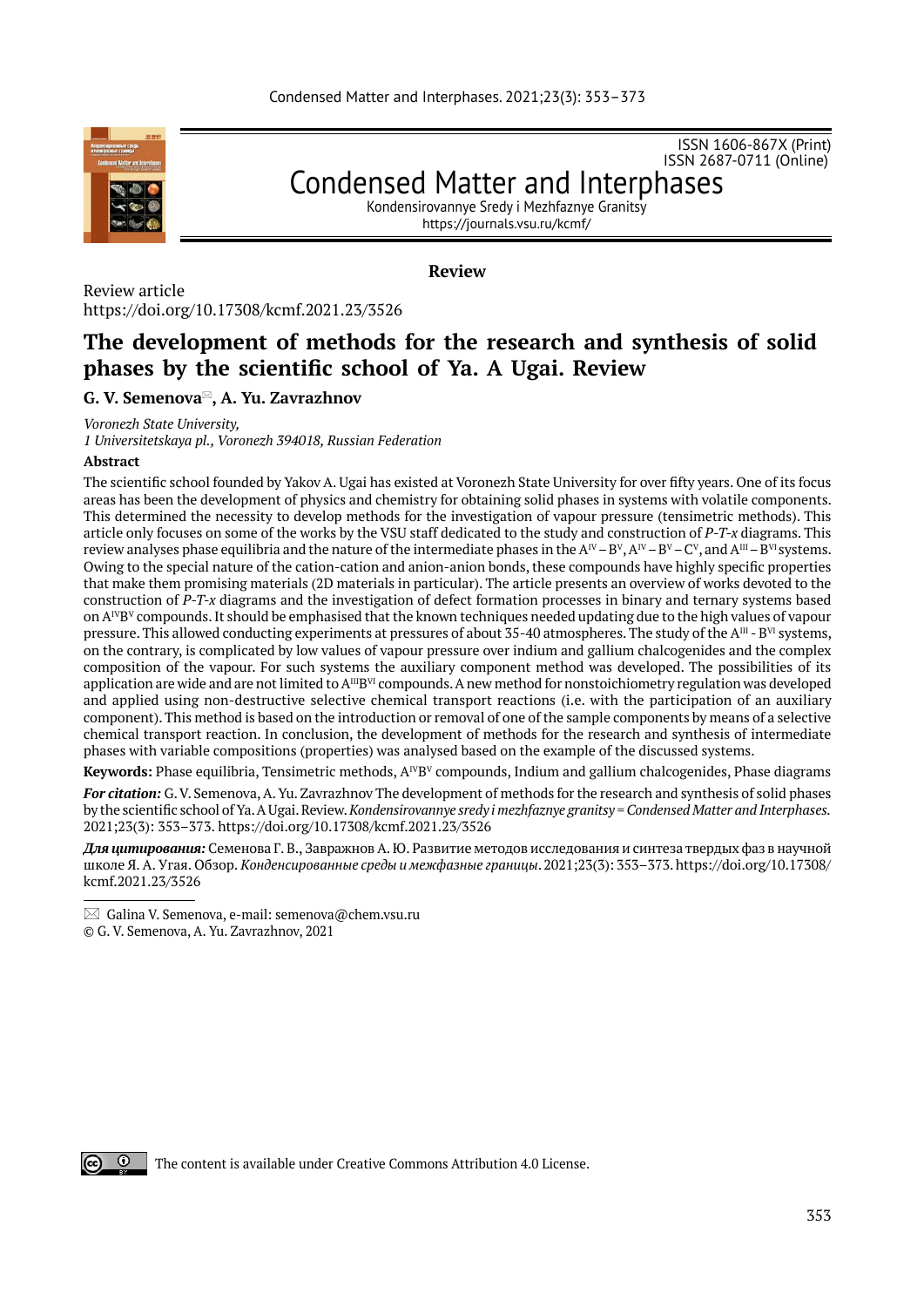G. V. Semenova, A. Yu. Zavrazhnov Review Review Review Review Review Review Review Review Review Review Review

### **1. Introduction**

In 1981, Yakov Ugai was awarded with the USSR National Prize in Science and Technology for a series of studies in the area of chemical thermodynamics of semiconductors. This event honoured the contributions of the Voronezh school of inorganic chemists founded by him in the development of a new direction, semiconductor chemistry [1]. It was at Voronezh State University that Ya. A. Ugai established the country's first department of semiconductor chemistry and works aimed at the search for new materials and the study of their properties were conducted. Unique experimental units created by the department staff allowed exploring the nature of phase equilibria in complex systems with volatile components (phosphorus, arsenic, and sulphur) and to construct phase diagrams for such systems. Until now, some of these data are still unique and are quoted in international handbooks [2, 3]. The contribution of Yakov A. Ugai identified research areas in the field of physics and chemistry for obtaining solid-phase materials.

# **2. Phase equilibria in systems based on elements of groups IV and V in the periodic system**

The research into  $A^{IV}B^{V}$  compounds hold an important place among the studies dedicated to the nature of phase equilibria in binary systems with volatile components carried out under the leadership of Ya. A. Ugai. Unlike the commonly known classes of A<sup>III</sup>B<sup>V</sup>, A<sup>II</sup>B<sup>VI</sup>, and A<sup>IBVII</sup> compounds, these compounds belong to the class of so called abnormally constructed phases. They are formed by elements located in adjacent groups of the periodic system, which are largely similar in their physical and chemical nature. Owing to the special nature of the cationcation and anion-anion bonds in silicon and germanium phosphides and arsenides (as well as in indium and gallium monochalcogenides, which will be discussed in the second part of the article), they have highly specific properties. Silicon and germanium pnictogenides are semiconductors and have interesting optical and electrical properties [4,5]. However, there was clearly insufficient interest in this group of compounds due to the difficulty in synthesising high-quality crystals and a lack of information

about phase diagrams which largely determine the set of production methods.

Owing to many years of research by the closest disciple and colleague of Ya. A. Ugai, Evgeny G. Goncharov, and other staff, this interesting class of compounds was finally characterised. They studied the properties of silicon and germanium phosphides and arsenides and constructed phase diagrams of the respective systems. It was shown that Si – As and Ge – As systems are characterised by two intermediate phases with the AB and  $AB<sub>2</sub>$ . composition. Additionally, germanium arsenides and silicon monoarsenide melt congruently, and SiAs<sub>2</sub> decomposes by a peritectic reaction [6–9]. It was revealed that the  $Si - P$  system has two intermediate phases of phosphide and silicon diphosphide which melt congruently [10, 11], while the germanium-phosphorus system is characterised by a single intermediate phase of GeP which decomposes by a peritectic reaction [12–14]. It should be noted that such studies were made possible owing to a variety of techniques developed by the authors. They include using steel counter pressure chambers for the synthesis of samples, graphitisation of quartz ampoules, the introduction of an indifferent solvent and a number of other methods that distinguished the Voronezh school.

For the neighbouring elements in the periodic system the electronegativity values are close enough, and this factor does not play a major role. In this case, the peculiarities of component interactions are largely determined by the size factor. Hence the higher stability of silicon phosphides, the congruent nature of melting of silicon and germanium phosphides and arsenides, and the appearance of decomposing phases in  $Si - As$ ,  $Ge - P$  systems. This is also reflected in the nature of the formation of defects in these phases, which is characterised by the dominant role of antistructural defects (e.g., Ge<sub>As</sub> and As<sub>Ge</sub> in the Ge - As system) [15–19]. The study of the processes leading to the formation of defects enabled the electrophysical properties of these materials to be explained [20, 21]. These studies led to the development of a platform for obtaining high-quality crystals with reproducible properties.

The studies of  $A^{IV}B^{V}$  compounds were continued with the research of systems involving another element of the fourth group, tin. The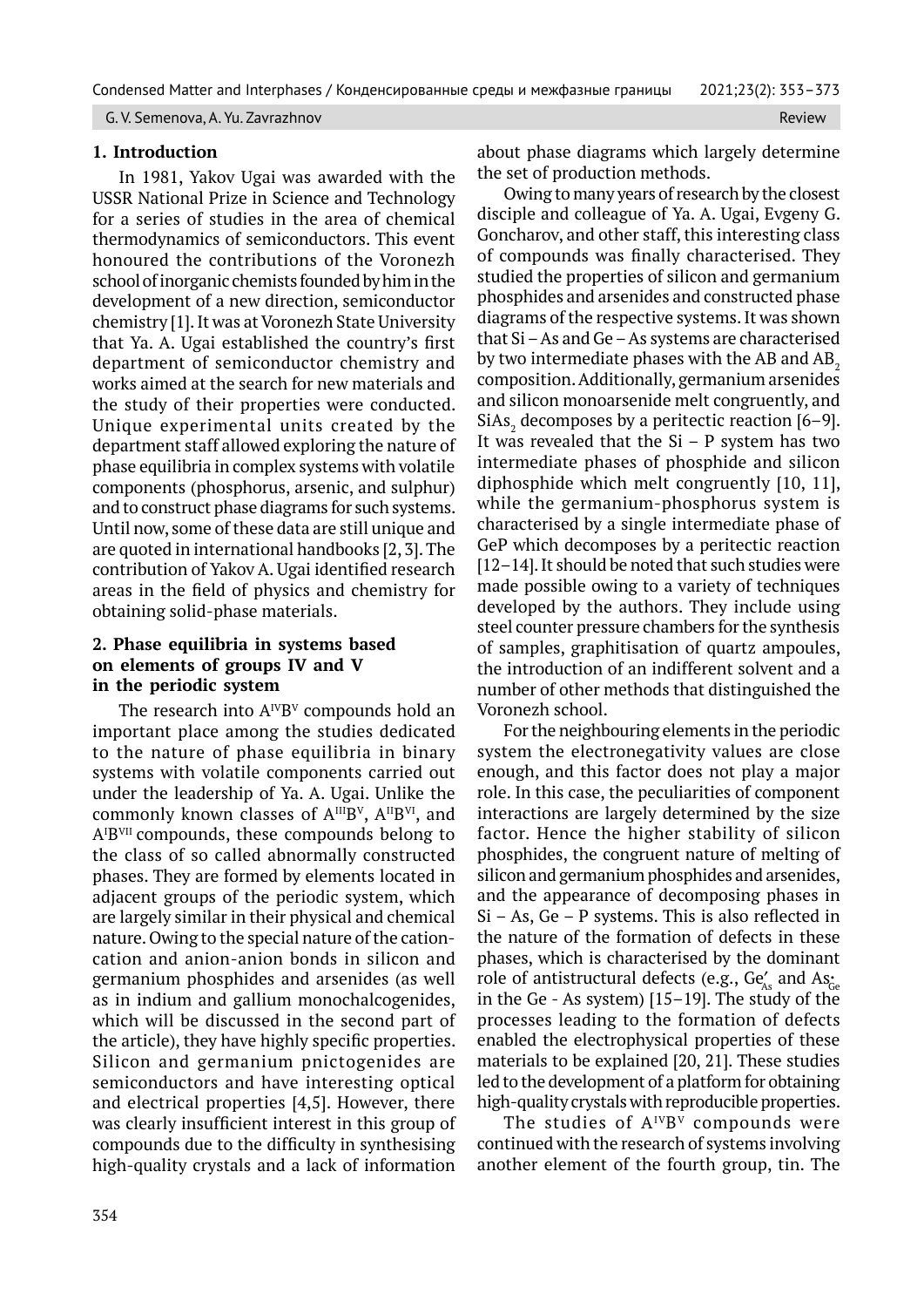data on phase equilibria in these systems are actually based on a few studies, mostly relating to compositions rich in tin. The data on vapour pressure of volatile components in these systems are extremely scarce and controversial. On the other hand, in recent years, there have been a large number of publications dedicated to tin phosphides used as negative electrode materials for lithium-ion batteries and for the creation of thermoelectric materials [22–33].

Three intermediate phases were detected in the Sn – P system:  $Sn_4P_3$  decomposes at 823 K into two liquids of different compositions with a content of phosphorus of 22.5 and 47.0 mol%;  $\mathrm{Sn}_{3}\mathrm{P}_{4}$  phase melts without decomposition at 833 K, and SnP<sub>3</sub> also decomposes by a synthetic schema. However, no specific experimental data have been provided [2]. It should be noted that the reference information on the phase equilibria in the Sn-P system is mainly based on one study [34]. In their research, the authors used visual polythermal method, which cannot fully evaluate the complex physical and chemical nature of the phases.  $\text{Sn}_{4}\text{P}_{3}$ ,  $\text{Sn}_{3}\text{P}_{4}$ ,  $\text{Sn}\text{P}_{3}$  phases have a similar crystal structure with the  $R\bar{3}m$  space group similar to the structure of elements in the arsenic subgroup. This fact, together with the high reactivity and volatility of phosphorus, challenges the production of tin phosphides: due to similar atom coordination, a transition from one phase to another is possible even under slight changes in the conditions of synthesis. It was repeatedly mentioned that it was difficult to form the  $\mathrm{Sn}_{\mathrm{s}}\mathrm{P}_{\mathrm{4}}$ phase. Despite the variation of the synthesis conditions, the resulting sample often contained  $\mathsf{Sn}_{4}\mathsf{P}_{\mathsf{3}}$  impurities. They only managed to produce the  $\mathrm{Sn}_{3}\mathrm{P}_{4}$  compound as a result of the prolonged low-temperature annealing of stoichiometric amounts of tin and phosphorus.

The study of the  $Sn - P$  system by X-ray diffraction, differential thermal analysis, SEM, and EPXMA showed that within the concentration range of 43–70 mol% of P there is only one invariant equilibrium with the participation of the higher phosphide of  $L_2 \leftrightarrow Sn_4P_3 + SnP_3$  [35–38] The temperature of the eutectic horizontal was determined to be 824 K. As a result of prolonged annealing of alloys at temperatures below 673 K, the alloys with the content of phosphorus of 43–57 mol% were heterophasic mixtures of the

 $\mathrm{Sn}_{4}\mathrm{P}_{3}$  and  $\mathrm{Sn}_{3}\mathrm{P}_{4}$  phosphides and  $\mathrm{Sn}_{3}\mathrm{P}_{4}$  and  $\mathrm{Sn}\mathrm{P}_{3}$ were the samples with the greatest content of phosphorus. On the contrary, if the  $Sn_{3}P_{4}$  phase was initially recorded in the samples, the hightemperature annealing at a temperature of 773 K led to its decomposition into the adjacent phases of  $\mathrm{Sn}_4\mathrm{P}_3$  and  $\mathrm{SnP}_3$ . In particular, the  $\mathrm{Sn}_3\mathrm{P}_4$ sample, produced as a result of two-temperature synthesis, decomposed completely under such heat treatment. Thus, a conclusion was made about the peritectoid decomposition of the  $\mathrm{Sn}_{\mathrm{s}}\mathrm{P}_{\mathrm{4}}$ phosphide. The use of high-temperature *in situ* spectrophotometry of saturated phosphorus vapour over alloys of the Sn – P system allowed estimating the concentration of this component in the vapour and calculating the pressure value. For the first time, the *P-T-x* diagram was constructed (Fig. 1) [39–41].



**Fig. 1.** *P-T-x* diagram of the Sn–P: (a) *P-T*; (b) *Т‑х* projection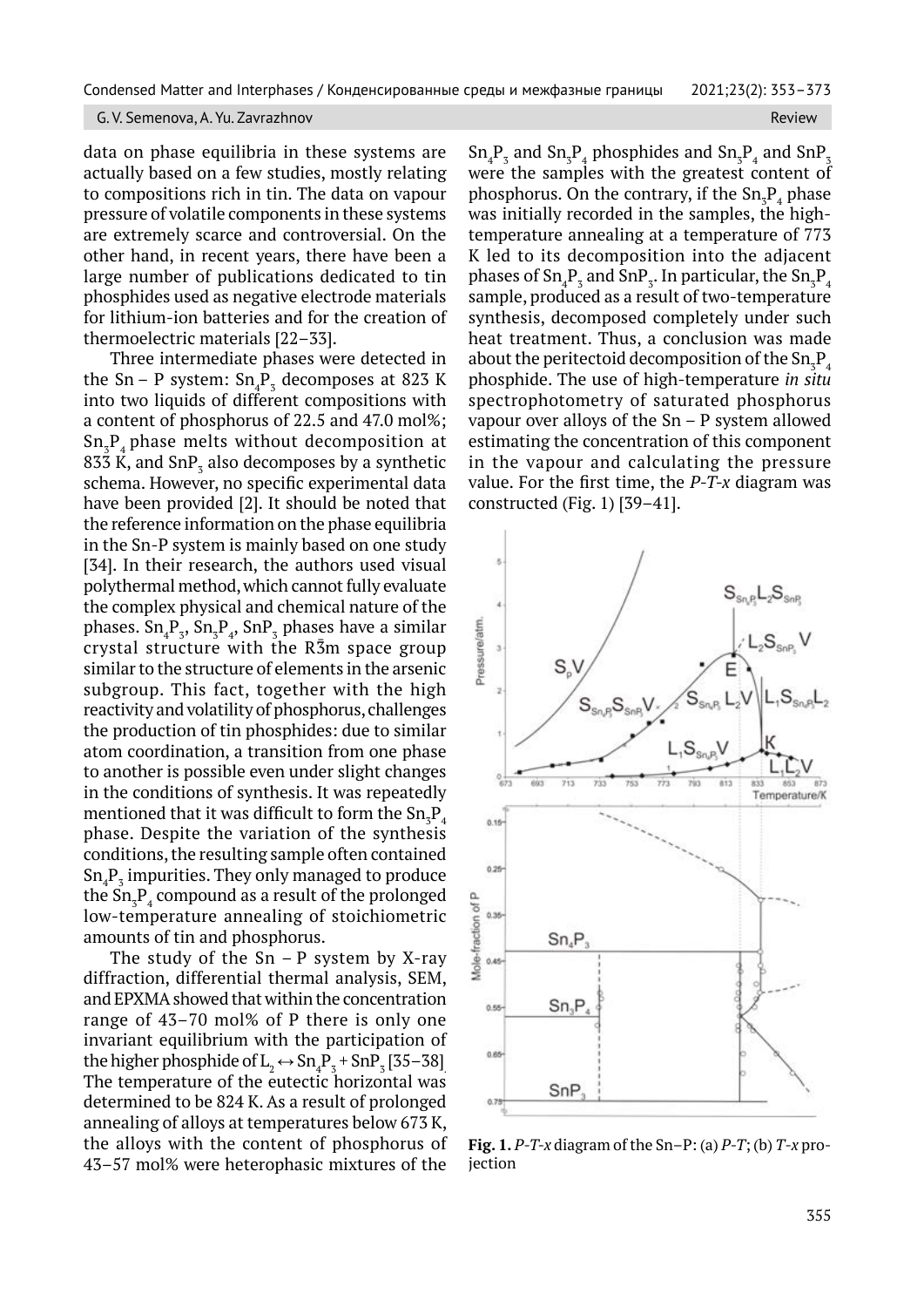Silicon and germanium phosphides and arsenides were used as solid phase diffusants upon the doping of elemental semiconductors. These compounds are of great practical value for two reasons: their anisotropic electrophysical characteristics resulting from the low-symmetry structure; and their layered crystal structure which allows for the intercalation of ions and molecules into the interlayer space. However, despite the obtained physical and chemical information about the  $A^{IV}B^{V}$  compounds, their application as semiconductor materials did not become widespread.

The discovery of graphene provoked a considerable interest in 2D semiconductor materials [42–46]. From this point of view, using the  $A^{IV}B^{V}$  compounds characterised by a layered structure with weak van der Waals bonds between the layers, is promising. The presence of volatile components makes it challenging to synthesise such compounds, which is why [42] attempted to obtain 2D samples of silicon phosphide in the presence of bismuth or tin. In the latter case, Sndoped materials with peculiar semiconductor properties were obtained. However, the lack of information about the phase equilibria in the  $A^{IV}-B^{V}-Bi$  and  $A^{IV}-B^{V}-Sn$  ternary systems makes further research in this area rather problematic.

Phase diagrams were built for the Bi $-GeAs$ , and Bi–GeAs polythermal cross sections of the Ge – As – Bi system [47]. It was established that in the ternary system there was a  $L \leftrightarrow$  GeAs + Bi + Ge eutectic and a L + GeAs,  $\leftrightarrow$  GeAs + Bi peritectic four-phase transformations which occurred at a temperature of 542 and 548 K, respectively. It was shown that the four-phase processes in the ternary system occurred in the areas of concentrations with a high content of bismuth. Therefore, bismuth may be used as an indifferent solvent. However, due to the flat shape of the liquidus surface, a great amount of its additions is required to reduce the temperature of the alloy synthesis.

The nature of the phase diagram of the Sn – As – Ge system is more complex [48–52]. Fig. 2 shows a topological equilibrium diagram that illustrates phase transformations and successive (with decreasing temperature) crystallisation processes in the Ge–As–Sn system. The polythermal cross sections SnAs – GeAs and SnAs – GeAs $_{\textrm{\tiny{2}}}$  can perform phase subsolidus demarcation of the state

diagram of the Sn – As – Ge system. However, they are not quasibinary. There are also non-variant peritectic equilibria L + GeAs,  $\leftrightarrow$  GeAs + SnAs (838 K) and  $L + As \leftrightarrow ShAs + GeAs_2$  (843 K) in the system. Comparing the form of the polythermal cross sections of Sn–GeAs [49] and Bi–GeAs [47], it can be concluded that even small additions of tin significantly soften the conditions for obtaining germanium arsenide, however, the possibility of a  $\mathrm{Sn}_{4}\mathrm{As}_{3}$  auxiliary phase makes tin a less attractive solvent as compared to bismuth, which acts as an indifferent solvent over the entire concentration range.

The same type of bonds, similar crystalchemical structure, and favourable "size" factor determine a possibility to form a continuous series of solid solutions between  $A^{IV}B^{V}$  compounds. In [53, 54], it was shown that the formation of solid solutions with cation substitution is extremely difficult. The formation of solid solutions between silicon and germanium phosphides and arsenides, in contrast, can be performed quite easily [55, 56]. A feature of the directed synthesis of ternary solid solutions is the need to simultaneously control the composition by two parameters: such properties as bandgap, the lattice constant, etc. can be varied by altering the molarity of the solid solution; and the deviation from stoichiometry allows controlling the type and the concentration of the carriers. Therefore, there is a need in a comprehensive study of phase diagrams of the  $A^{IV}-As-P$  ternary systems which would include the analysis of defect formation processes in ternary solid solutions. This involves examining the nature of the interaction between the elements of group V.

*P-T-x* diagrams for the Sb – As and As –  $P$ systems were constructed with the help of a combination of differential thermal analysis and the static manometric method [57–62]. Due to very high values of saturated vapour pressure, it is extremely difficult to measure it directly along the three-phase equilibrium line. In [60], this problem was solved as follows. Lead was introduced into the system. It acted as an indifferent solvent which reduced the phase transition temperature. The authors measured the vapour pressure in liquidus points for sections with different quantities of lead and then extrapolated these values so that the content of lead was zero in the alloy with different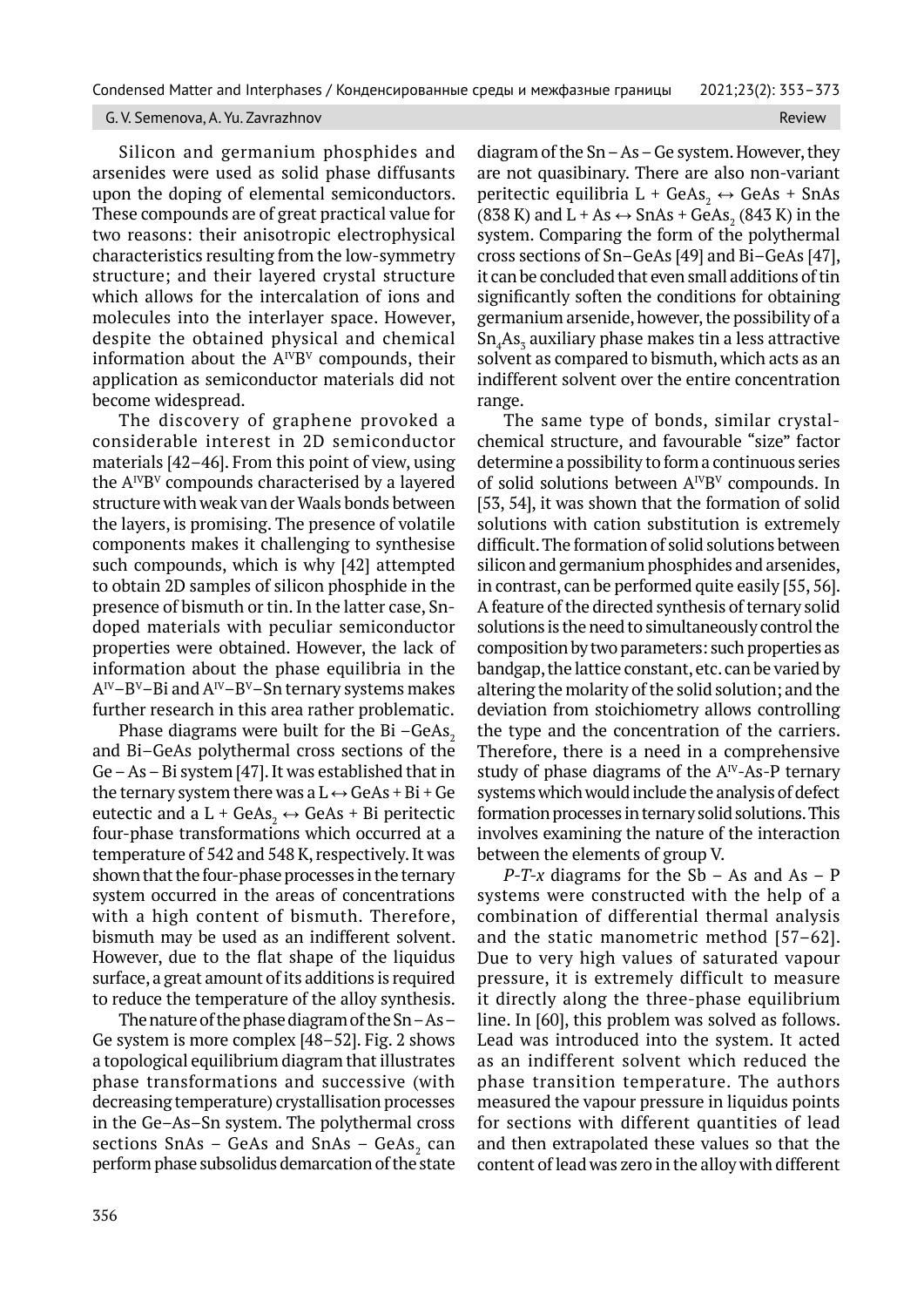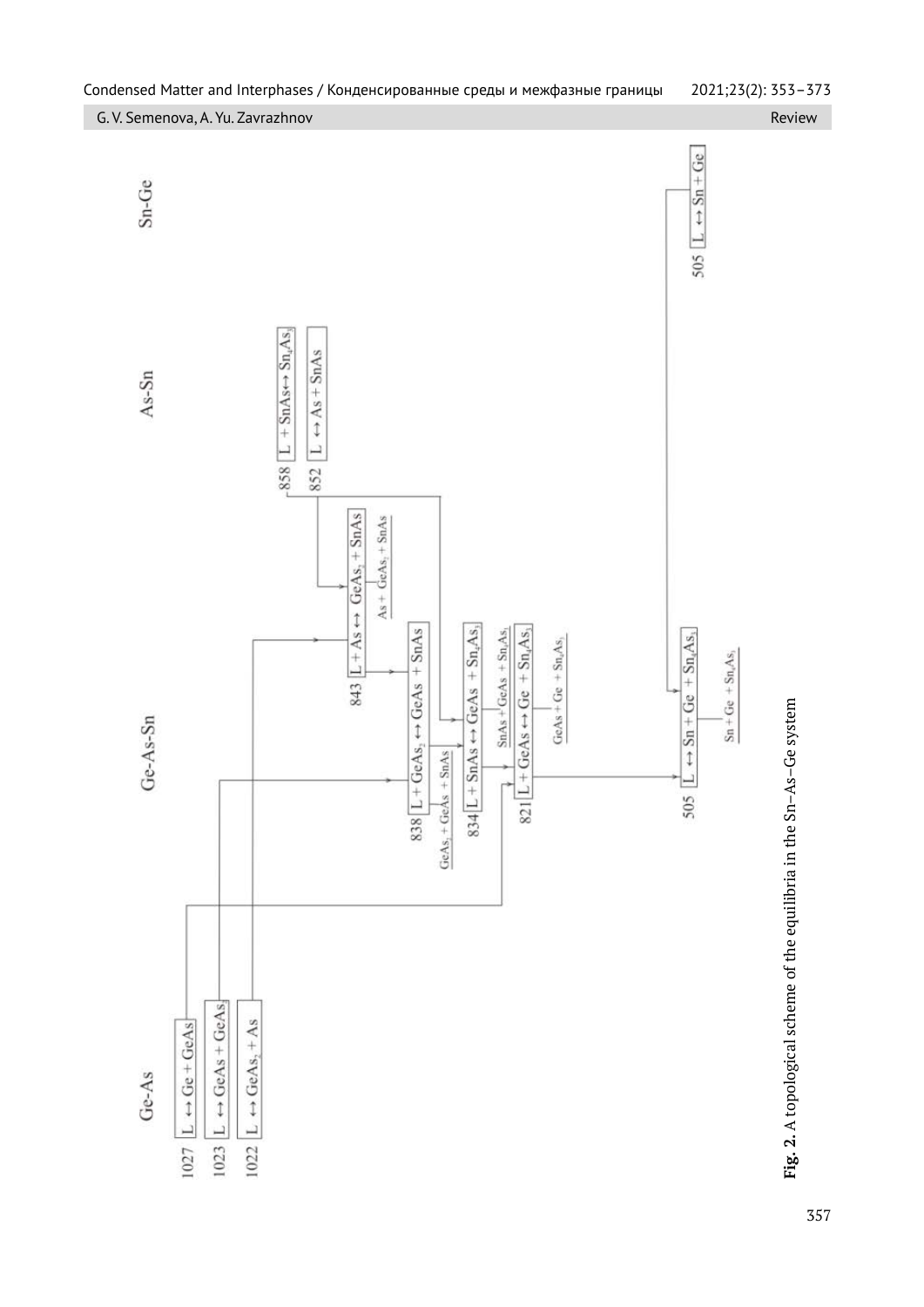ratios of arsenic and phosphorus. This allowed establishing the coordinates of the three-phase equilibrium line in the P–As system. According to these data, the system has an intermediate berthollide phase which melts with a peritectic reaction. However, the nature of this phase was not discussed and there was no information about the parameters of the crystal lattice. To support this version the authors of [60–62] provided data of a thermographic study, according to which *T-x* diagram has two horizontals corresponding to invariant processes of the  $\gamma$ -phase formation from the arsenic-based melt and solid solution of  $L + \beta \leftrightarrow \gamma$  and phosphorus-based  $\alpha$ -solid solutions:  $L + \gamma \leftrightarrow \alpha$ . This was also indicated by the results of tensimetric studies according to which groups of *P-T*-curves that coincide within the experimental error tolerance can be distinguished. *P-x* isotherms constructed at 773, 823, and 873 K confirmed the presence of two heterophase areas in the  $P - As$  system.

There is another version regarding the nature of the phase equilibria, according to which the P – As system has limited solid solutions based on the components, however, the specific feature of the experiment was that alloys were prepared in the presence of metallic mercury [63, 64]. This contributed to the transition of phosphorus into its orthorhombic modification (black phosphorus). In fact, the experiment described phase relations under completely different conditions.

Recently, a huge interest in layered structures, and the orthorhombic modification of phosphorus in particular, has provided new results in the study of pnictogens and systems formed by them [65–68]. For example, [69] described an attempt to obtain orthorhombic modifications of phosphorus and arsenic under conditions close to normal. It showed the mutual influence of arsenic and phosphorus on the possibility to form different allotropes. On the one hand, arsenic promotes the crystallisation of amorphous red phosphorus. On the other hand, it promotes the formation of the orthorhombic modification even in the absence of catalysts of the process (e.g. mercury or  ${\rm PbI}_2$ ). The sample with the  $\text{As}_{0.7}\text{P}_{0.3}$  composition was prepared by heating the amorphous red phosphorus and grey (rhombohedral) arsenic. Tensimetric studies showed that at 723 K phosphorus crystallises to its violet modification (Hittorf's phosphorus).

Both phases are metastable, since their pressures are higher than the pressure of black phosphorus vapour. At 773 K, the pressure drops and an orthorhombic modification is formed, i.e. solid solution of arsenic and phosphorus. Using the results of the X-ray diffraction analysis of the samples of the  $P - As$  system, we established that at concentrations of 55–85 mol% of As there is a heterophasic mixture of a solid solution of phosphorus in  $\alpha$ -As and a phase with an orthorhombic crystal lattice with the parameters of *а* = 3.48, *b* = 4.42, *с =* 10.81 А*.* Therefore, the phase with a structure identical to that of black phosphorus is formed in the  $P - As$  system without the addition of catalysts or the use of high pressure. The nature of the phase relations in the P – As system requires further research.

The analysis based on the experimental studies of a number of polythermal cross sections of phase diagrams of the  $Ge - As - P$ ,  $Si - As - P$ ternary systems [70-75] showed that in case of anionic substitution solid solutions are formed without any notable difficulties. Solid solutions are formed in the GeAs – GeP system over the entire range of concentrations, whereas in the  $Si - As - P$  ternary system there is a peritectic mixture of silicon phosphide and arsenidebased solid solutions and the heterogeneous region extends from 45 to 60 mol% of SiP at 1300 K. To obtain crystals of solid solutions homogeneous along the length of the ingot in the Ge – As – P system, it was proposed to use the method of two-temperature synthesis followed by directed crystallisation of the melt and to use As – P melts as a source of volatile components. Using alloys which are a heterophasic mixture of the intermediate  $\gamma$ -As<sub>1-x</sub>P<sub>x</sub> ( $x$  = 0.3 ÷ 0.4) and a phosphorus or arsenic-based solid solution allows growing homogeneous crystals of solid solutions under the conditions of controlled vapour pressure of the two volatile components. The composition of the resulting GeAs $_{1-x}\rm{P}_{_{\lambda}}$ solid solutions can be varied by changing the temperature of the source zone [70].

The investigation of phase equilibria in the Sn – As – Р system is challenging, not only due to difficulties of working with volatile components, phosphorus and arsenic, but also to a large number of intermediate phases. In such complex systems, triangulation is normally conducted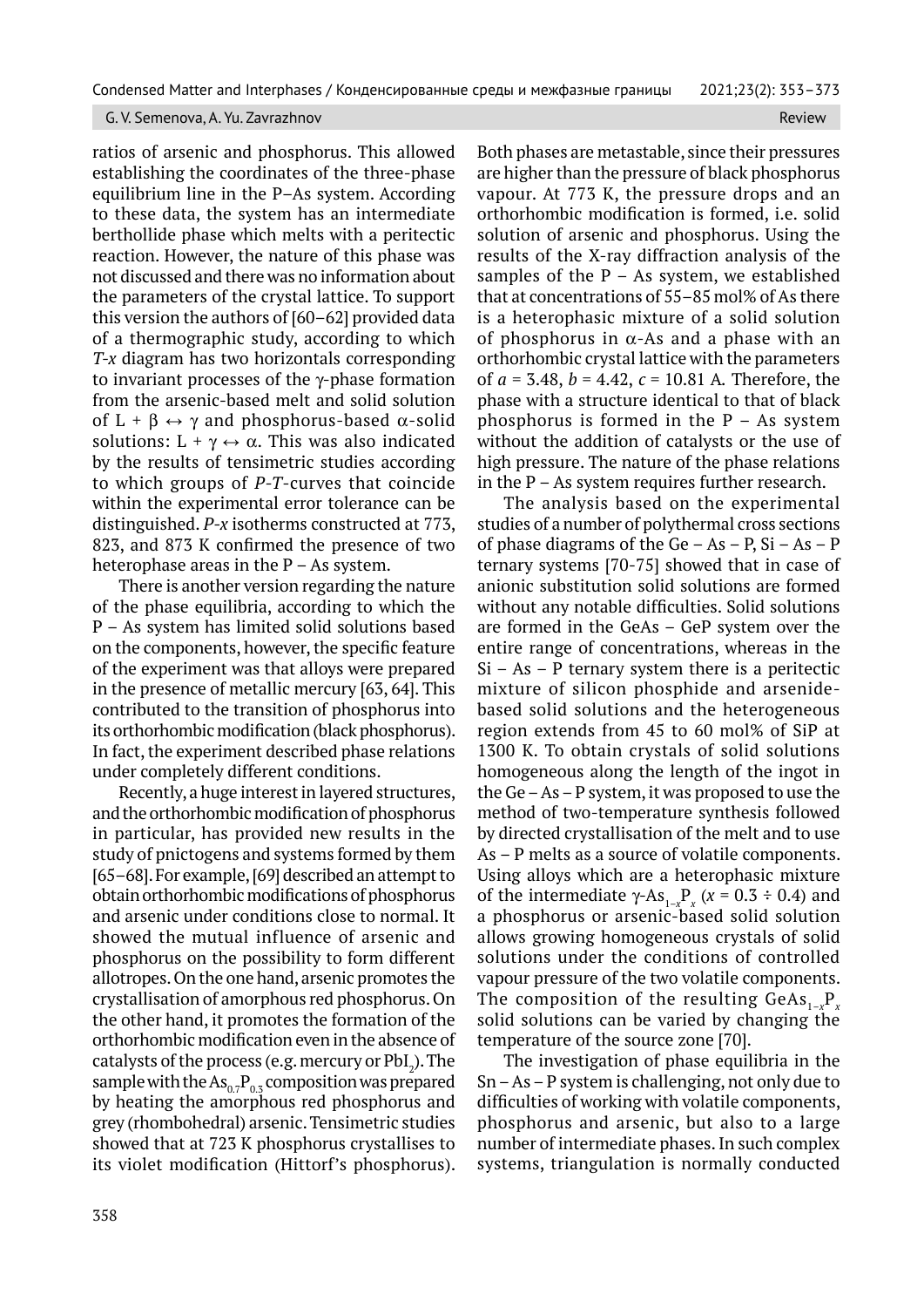### G. V. Semenova, A. Yu. Zavrazhnov Review Review Review Review Review Review Review Review Review

and it is divided into simpler individual systems, but in this case it is not possible because of the wide regions of solid solutions, based both on individual components and on intermediate phases. In this case, we can talk about phase subsolidus demarcation.

The study of the  $Sn - As - P$  systems in the regions of high tin concentrations established a continuous series of solid solutions between arsenide and phosphide with the composition of Sn<sub>4</sub>B<sub>3</sub> ( $\alpha$ -solid solutions) [76].

X-ray diffraction analysis of the alloys whose compositions belong to the polythermal cross sections of SnAs–S $n_{0.43}P_{0.57}$ , Sn<sub>4</sub>As<sub>3</sub>–Sn<sub>0.43</sub>P<sub>0.57</sub>, and SnAs–S $n_{0.5}P_{0.5}$  revealed that in addition to the  $\alpha$ -phase the samples have solid solutions based on tin monoarsenide and tin phosphide SnP<sub>z</sub> [77, 78]. The formation of solid solutions based on tin monoarsenide  $(\beta$ -solid solutions) is indicated by a shift of the characteristic lines of the SnAs spectra toward greater angles. What is more, the shift increases with an increase in the molar fraction of phosphorus. In contrast, the alloys of the investigated polythermal cross sections with a content of phosphorus of more than 70 mol% for the SnP<sub>3</sub> reflexes demonstrate a natural increase in the interplanar spaces which indicates the replacement of phosphorus atoms

with arsenic atoms whose radius is greater. Solid solutions based on  $\text{SnP}_3$  tin phosphide ( $\gamma$ -solid solutions) are formed [79].

The study of the  $SnAs-SnP_3$  polythermal cross section in the Sn–As–P ternary system by X-ray diffraction analysis revealed that the region of solid phase solubility based on tin monoarsenide extends up to 30 mol% of  $SnP<sub>z</sub>[80]$ . The analysis of the obtained data in combination with the results of the study of alloys with lower tin contents allowed establishing the presence of four-phase equilibria of the peritectic type with the participation of the melt and solid solutions based on tin monoarsenide, tin phosphide SnP<sub>3</sub>, and the  $\text{As}_{0.6-0.7}P_{0.4-0.3}$  intermediate phase. It was found that in the region of the  $Sn - As - P$  phase diagram with the tin content below 50 mol% in addition to four-phase equilibria  $L \leftrightarrow \alpha + \beta + \gamma$ (818 К) at a temperature of 824 K there is an invariant equilibrium of the peritectic type with the participation of solid solutions based on tin monoarsenide, tin phosphide  $\text{SnP}_3$ , and the intermediate δ-phase As<sub>1-x</sub>P<sub>x</sub>: L + δ ↔ β + γ (Fig. 3).

We would like to draw attention to the fact that a deep understanding of the processes occurring in multicomponent systems is impossible without the development of methods of phase diagrams construction and determining



**Fig. 3.** Scheme of phase equilibria in the Sn–As– P system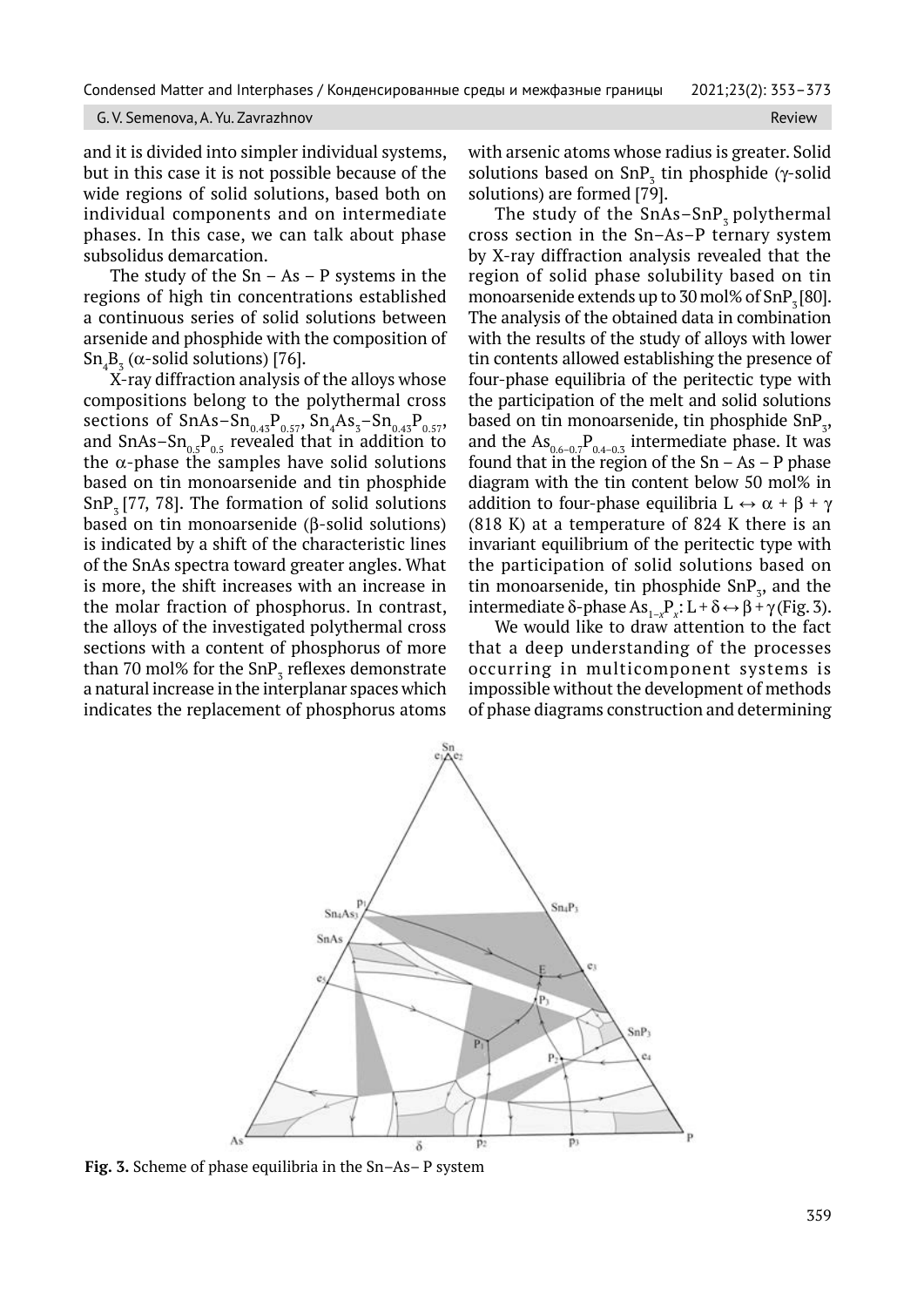regions of condensed phases. *Tensimetric* (and in particular, *manometric*) methods which study the dependence of pressure on temperature or composition of condensed phases equilibrium with vapour are considered to be the most direct and appropriate methods to solve such tasks.

It should be noted that *P T x* diagrams of the  $Ge - As$ ,  $Si - As$ ,  $Ge - P$ , and  $Si - As$  binary systems and the  $A^{IV} - B^{V} - C^{V}$  ternary systems were defined with the help of manometric *tensimetry,* i.e. using a quartz null-manometer with a flat membrane [6 – 18]. These studies were greatly facilitated due to the absolutely incongruent nature of silicon and germanium phosphides and arsenides evaporation (sublimation), wherein only phosphorus or arsenic transit to the vapour phase mainly in the form four-atom molecules. Definite vapour composition allowed the composition of the equilibrium condensed matter to be reliably and easily determined at known values of temperature (*T*), pressure (*P*), the volume of the reaction chamber (*V*), and the initial amounts of components used to prepare the sample of silicon or germanium phosphides or arsenides (*n*°AIV), (*n*°B<sup>V</sup>).

The results of tensimetric experiments allowed not only defining a set of intermediate phases in the  $A^{IV}-B^{V}$  systems but also establishing unusual variation of homogeneity ranges of germanium and silicon diarsenides with temperature changes [18]. The authors [18] associated this feature with autointercalation of SiAs $_2$  and GeAs $_2$  by arsenic at premelting temperatures. In the transfer to the  $A^{IV} - B^{V} - C^{V}$  ternary systems it was still possible to calculate the composition of vapour and solid phases despite a more complex vapour composition due to the formation of mixed molecules of  $P_{x}As_{4-x}$  in the vapour.

The next stage was to validate the identified peculiarities of silicon and germanium phosphides and arsenides using the compounds of  $A^{III}B^{VI}$ , indium and gallium monochalcogenides. These compounds are  $A^{IV}B^{V}$  isoelectronic phases. They are similar to them in the structure and nature of chemical bonds. Also, similar to  $A^{IV}B^{V}$  compounds, the practical application of  $A^{III}B^{VI}$  compounds is experiencing a surge of interest. Basically, this interest is related directly to graphitelike quasi-2D-structure of indium and gallium monochalcogenides [81-84]. Of no less interest is the application of sesquichalcogenides (of type  $Ga_2S_3$ ), structures with a great concentration of stoichiometric vacancies in the cation sublattice (up to 1/3 of the number of nodes) [85]. However, the phase diagrams of the  $A^{III}$  –  $B^{VI}$  systems need to be detailed. The study of these systems is complicated by low values of vapour pressure over indium and gallium chalcogenides and the complex composition of the vapour, which makes it impossible to use classical manometric methods.

For this reason, the auxiliary component method (AC) was developed for systems with unsuitable (generally very small for the experiment) values of vapour pressure. It should be noted that the possibilities regarding the application of this method are quite wide and are not limited to the A<sup>III</sup>B<sup>VI</sup> compounds for which it was originally designed.

### **3. A new method for studying phase diagrams and phase equilibria: the auxiliary component method**

The idea of the method is to bypass equilibrium (1) between the *X component*, which was a part of the  $X_{n}^{*}Y_{m}^{\prime}$  condensed phase, and its vapour

$$
X'' \underset{\leftarrow}{\xrightarrow{}} X'
$$
 (1)

and to create a suitable for the study equilibrium with an auxiliary component additionally introduced into the system. For example,

$$
X'' + qZ \rightleftharpoons XZ_q \,, \tag{2}
$$

where *Z* is the auxiliary component, and at least one of the *Z* and  $XZ_q$  substances has to be volatile and form a vapour. In equations  $(1)$ ,  $(2)$  and hereinafter, the symbol """ corresponds to the component in the condensed state, and the symbol "" corresponds to the component in the state of vapour.

The principles of this approach have been used in the past. There are several works in the literature, where a number of oxide or sulphide systems was studied with the help of hydrogen or carbon  $(X = 0)$ or S,  $Z = H_2$  or C<sup>-graphite</sup>, volatile forms of  $XZ_q - H_2O$ ,  $\mathrm{H}_2\mathrm{S}\, \mathrm{or}\, \mathrm{CS}_2$ ). However, there has been no systematic research in this area and the possibilities of the AC method have not been thoroughly studied.

First of all, let us analyse various possibilities of the auxiliary component method. The results of this analysis can be used for the selection of the optimal strategy to solve research objectives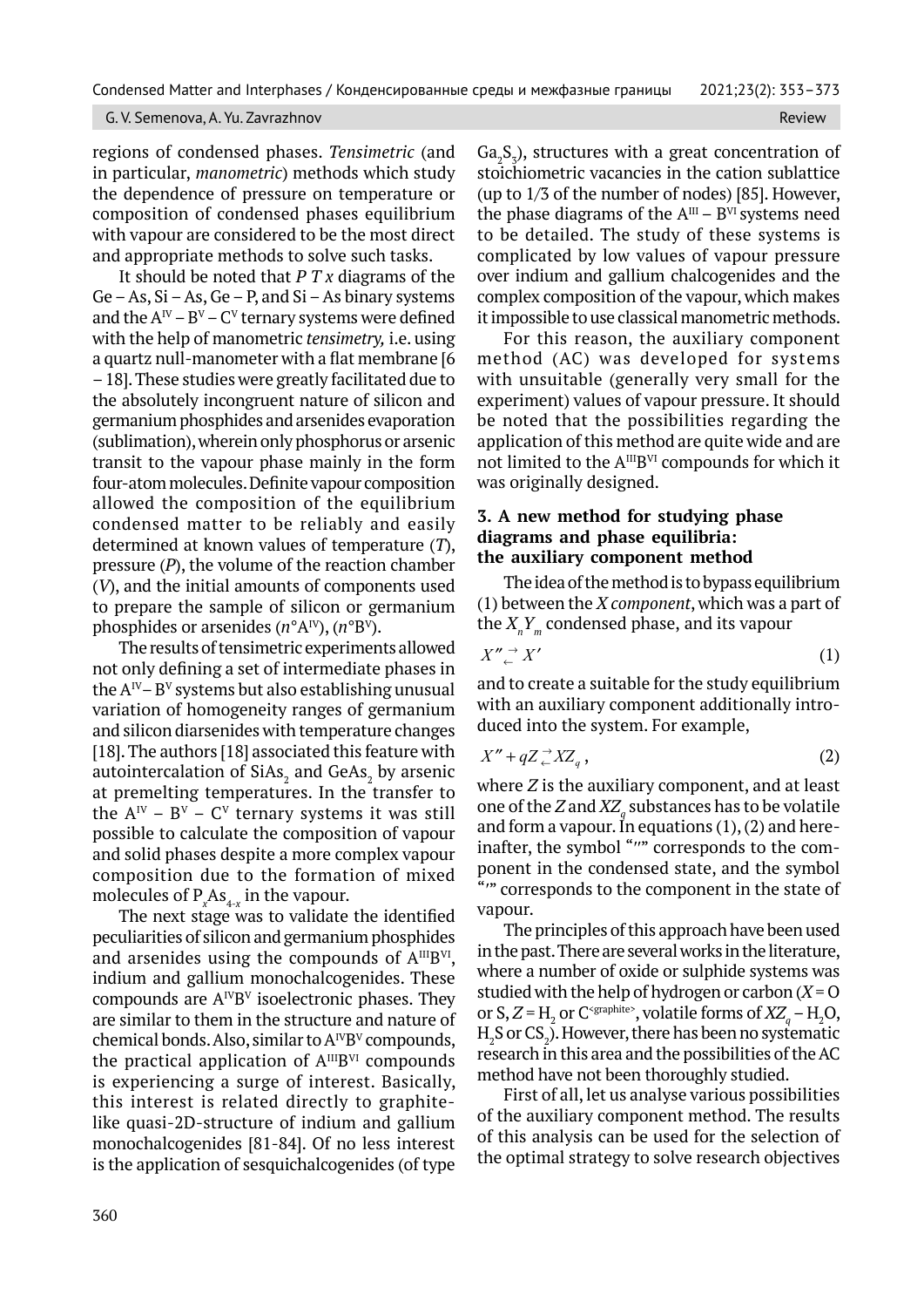and directed synthesis of new inorganic materials with a set composition, and, consequently, with set properties.

*3.1. The role of the auxiliary component (AC) vapour in tasks aimed at the study of phase*  diagrams. The  $K_p^*$  value and its informative *value. The indicating function of the AC*

Our analysis only considered the situation when the auxiliary component was only present in vapour and condensed phases belonged to a binary system. Obviously, when *Z* substance is made to contact the  $X_n Y_m$  condensed phase, the number of components in the system will increase by one. However, approaching the complete insolubility of the *Z* component in the studied condensed phases, a subsystem can be singled out which only contains studied phases *with the original components*. Relative to this subsystem, its remaining part with the auxiliary component will play the role of an *external body*. The latter, in addition to other properties, is an indicator of the state of the studied phases. In particular, the indicator vapour phase allows "reading" condensed phase information about chemical potentials of their constituent components. For example, when investigating low-volatile inorganic sulphides by means of hydrogen, there is the equilibrium

$$
S'' + H_2' \stackrel{\rightarrow}{\leftarrow} H_2S',\tag{3}
$$

for which the necessary equilibrium conditions

$$
\mu''_{s} + \mu'_{H2} - \mu'_{H2} = 0, \tag{4}
$$
 give

$$
\mu_s'' = RT \ln K_p^{\#} + F \,, \tag{5}
$$

where in (4) and (5),  $\mu_s^{\prime\prime}$  are chemical potentials of bound sulphur in sulphide,  $\mu'_{\rm H_2}$  and  $\mu'_{\rm H_2s}$  are chemical potentials of hydrogen and hydrogen sulphide in the vapour,  $K_p^\ast$  is the value, which is often called the constant of heterogeneous equilibrium, and the element *F*, which only depends on the temperature, represents the difference between standard chemical potentials of molecular forms of gas:

$$
F = \mu_{\text{H2}}^{\prime \circ} - \mu_{\text{H2}}^{\prime \circ} \tag{7}
$$

The  $K_p^*$  value connects the partial pressures of gases as

$$
K_P^* = \frac{p_{\rm H_2S}}{p_{\rm H_2}},\tag{6}
$$

Since  $K_p^*$ , according to (5), depends both on temperature and composition and slightly on pressure, it would be more correct to call it *pseudoconstant* of heterogeneous equilibrium. We will show below that  $K_p^*$  is a convenient experimental value. Equation (5) is also valid for a more general case of (2), naturally the respective components in the above expression need to be replaced.

*3.2. The possibility to obtain and study such conditions of condensed phases in which these phases cannot coexist with their own vapours. The contractive function of the AC*

It is important to note that in contrast to the equilibrium "condensed phase - its own saturated vapour", the equilibria with the participation of an auxiliary component will involve such states of condensed phases in which these phases do not coexist with their own vapours.

By "their own vapours" we understand such vapours that are present in heterogeneous equilibria *without the participation* of an auxiliary component.

For example, carbon placed in a closed and initially evacuated system with free volume will give way to the equilibrium "graphite – carbon vapour" (it is obvious that the last phase at temperatures below 2000 °C will be extremely sparse). However, diamond can never act as a condensed phase in such equilibrium since in the phase diagram of a single-component system diamond at any temperatures does not coexists with the vapour in the subcritical region. However, a gas consisting of carbon oxides may well coexist with diamond in the equilibrium at sufficiently high pressures

$$
C^{\text{diamond}} + \text{CO}_2' \stackrel{\rightarrow}{\leftarrow} 2\text{CO}' \tag{8}
$$

In this case, vapour with an auxiliary component plays an important role and acts both as the indicator phase and the contractive medium.

For such problems, as far as it is actually known by the authors of this work, the auxiliary component method has not been used yet. It should also be noted that almost all instrumental methods of investigation of solids are directly (classical tensimetric methods) or indirectly (electrophysical methods) associated with the investigation of phases in the region of their coexistence with their own vapour. On the contrary, for the study of solids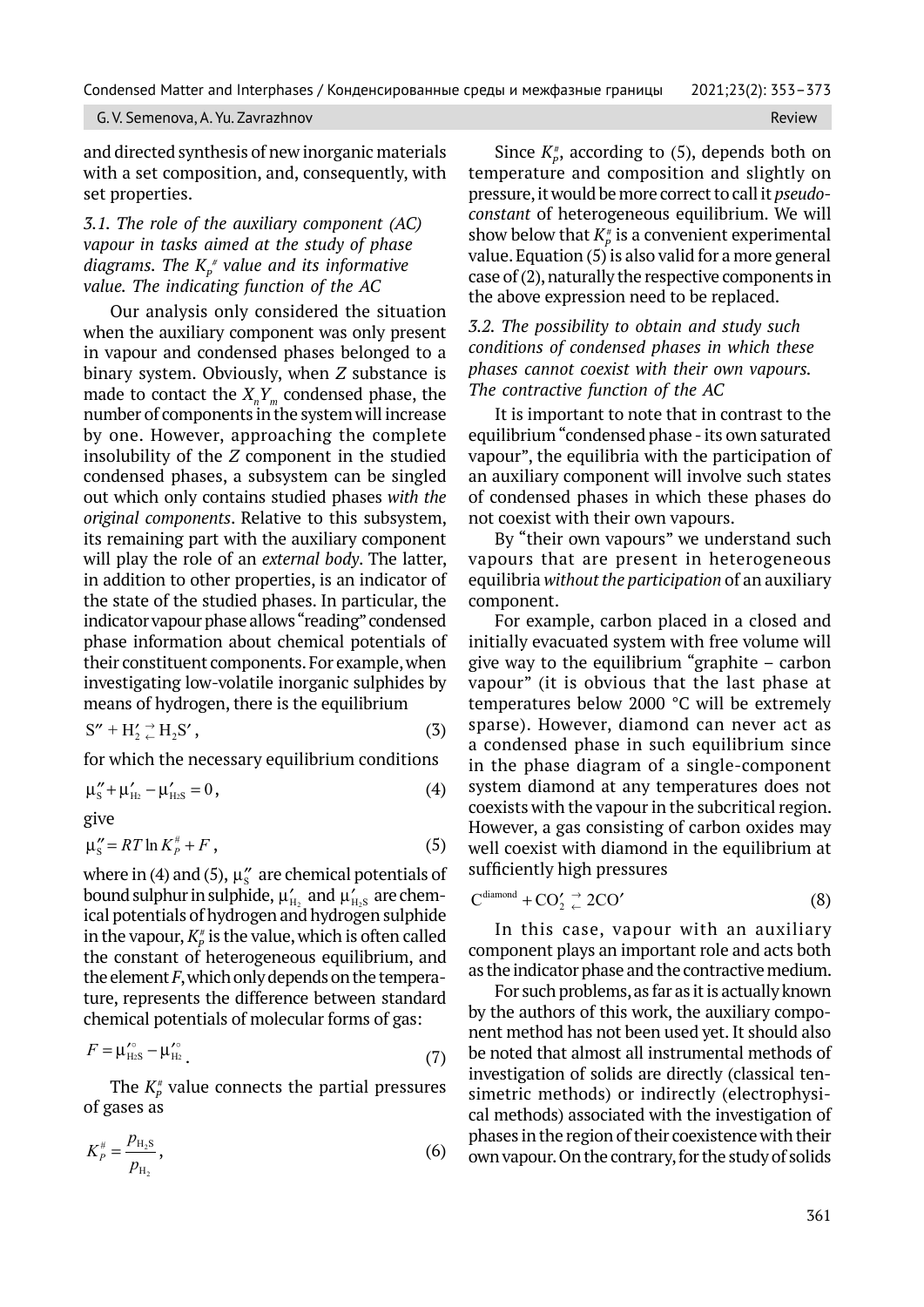in the regions where the coexistence with saturated vapour is not possible, there is a very limited number of methods. What is more, most of them are not very accurate (for example, the method of thermal electromotive force). Therefore, the considered approach may be useful, for example, for solid-state chemistry or high-pressure materials science.

If the dependence of the chemical potential of the condensed phase on the pressure is substantial, the correct construction of *T-x - sections* including a detailed description of the homogeneity ranges, is only possible with the help of the auxiliary component method. This statement is even true for such cases when the phase allows for the possibility of direct tensimetric measurements. The demand for such studies will be apparent if it is necessary, for example, to compare the range of homogeneity of a phase at very different pressures (for example, 1 and 10 000 atm).

*3.3. The construction of phase diagrams of binary systems using an AC. Retrieving thermodynamic information. The amplifying function of the AC*

Another area of application of the auxiliary component is ideologically opposite to the approach described above. It is based on the thesis that chemical potentials of the condensed phase components are typically not very sensitive to pressure changes if they do not exceed hundreds or thousands of atmospheres. Then, the state of the condensed phase equilibrium with the vapour of the auxiliary component can be considered the same as in the equilibrium with its own saturated vapour. Applying this to equation (5) it can be expected that the temperature dependence of the  $K_P^*$  value for various compositions of condensed phases should be very close to the classical *p-T* diagram. For example, [86, 87] present the results of a null-manometer study of the phase diagram of the  $Ga - S$  and  $Ga - Se$  systems using the equilibrium

$$
2Ga'' + GaHaI'_3 \stackrel{\rightarrow}{\leftarrow} 3GaHaI' \text{ (HaI = Cl, I),}
$$
 (9)  

$$
K_P^* = \frac{p_{\text{Galial}}^2}{p_{\text{Galial}}^2}.
$$

In Fig.1, in the temperature dependence of the  $K_p^*$  value (Ga<sub>(liq)</sub> – *V*, GaSe –  $L_{Ga}$  – *V*, GaSe –  $Ga_2Se_3$  – *V* equilibrium) lines similar to lines of the monovariant equilibrium for the *p-T* diagrams are clearly visible. As expected, the position of these lines does not depend on



**Fig. 4.** The temperature dependence of the  $K^*_p$  value for heterogeneous equilibria of different natures: I – equilibrium line: Ga<sub>(1)</sub> – GaSe<sub>(s)</sub> –  $V_{\rm Gal+Gal3}$ ; II – the GaSe<sub>(s)</sub>  $V_{\rm Gal+Gal3}$  equilibrium region; III – the GaSe<sub>(s)</sub> – Ga<sub>2</sub>Se<sub>3(s)</sub> –  $V_{\rm Gal+Gal3}$ equilibrium region; IV, V, VI – a schematic representation of the regions: IV – GaSe<sub>(s)</sub> L<sub>GaSe-based</sub> – V <sub>GaI+GaI3</sub>; V –  $L_{_{\rm Ga\text{-}based}}$   ${\rm L_{_{Ga\text{-}based}}$   ${\rm V_{_{Gal+GaI3}};VI-Ga_2Se_{_{\rm 3(5)}}}$   ${\rm L-V_{_{Gal+GaI3}};1-7- experimental curves}$  in the area of equilibrium II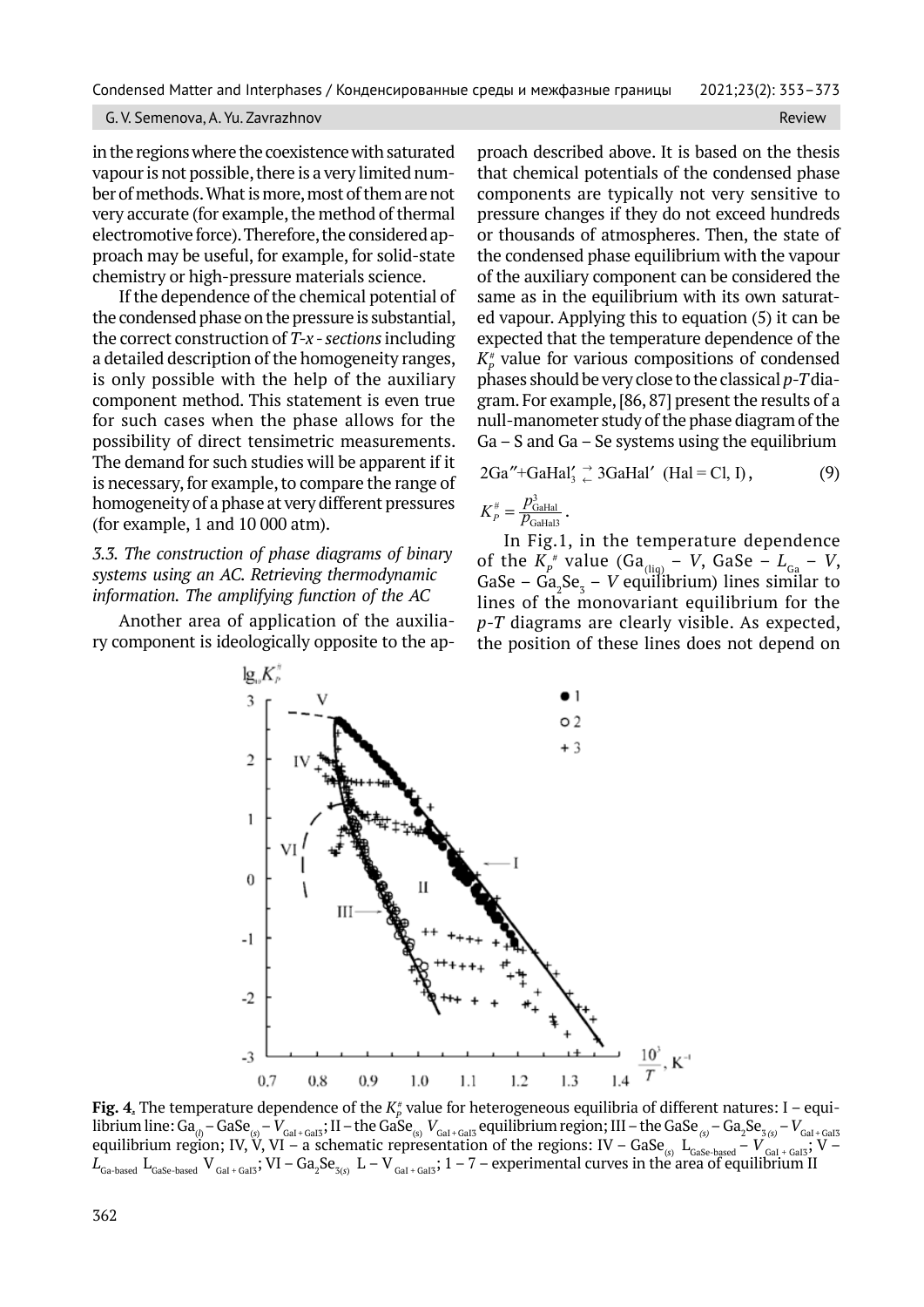the bulk composition of the GaSe alloy, on the weight of the sample, and the total pressure *P*  $(P ≥ p_{Gal} + p_{Gal3};$  vapour unsaturated in relation to gallium iodides, pressure range: from 0.1 to 0.7 MPa). In [86, 87], it was also shown that the homogeneity range of the GaSe phase sharply expands and shifts toward selenium in a narrow temperature range (from ~0.2 mol % at 1100 K to 0.8 mol% at 1180 K). It also has a retrograde solidus for selenium.

Since the chemical potential of the condensed phase component is associated with the (pseudo) constant of the heterogeneous equilibrium  $K^{\scriptscriptstyle\#}_{\scriptscriptstyle P}$ , the analysis of the latter value as a function of the thermodynamic variables gives a lot of information not only about boundaries but also about the behaviour of the phase within its homogeneity range. For example, [88- 90] described the results of the study of the In  $-$  S system with the help of hydrogen. The dependence of the  $K_p^*$  value (see equilibrium 3) on the sulphur concentration for the  $\mathrm{In}_{_{7-x}}\mathrm{S}_{_4}$ phase at  $T$  = const (Fig. 5) shows that the  $\text{In}_{_{\text{3-}x}}\text{S}_4$ homogeneity range has a tendency to break up into separate phases with similar stoichiometry.

# *3.4. Calculation of partial pressures and p-T diagram*

The approach associated with the approximation regarding the negligible impact of pressure on the chemical potential of the condensed phase components can be applied to calculate *p-T* diagrams of the original system under study. As a consequence of this approximation the introduction of the AC does not shift heterogeneous equilibria associated with self-sublimation of the components of the studied phase. In other words, the partial pressures of their own vapours in systems with an AC and without this component should not differ if the two systems are in the same conditions. Furthermore, the partial pressures may be calculated for known values of (pseudo) constant of the heterogeneous equilibrium  $K^{\scriptscriptstyle\#}_{\scriptscriptstyle P}$ . The details of such calculations are described in depth in [87, 88].

It should be noted that the determination of the partial pressure values allows comparing data obtained using *different* auxiliary components or comparing data of experiments with an AC with



**Fig. 5.** Isotherms of the  $K_p^*$  dependencies of the sulphur content in the  $\text{In}_{3-x} \text{S}_4$  phase. The  $K_p^*$  value refers to the S" + $H_2'$  =  $H_2S'$  equilibrium where S" refers to the sulphur chemically bound in condensed phases of the In – S system

the results of *direct study* (for example, mass spectrometry). Thus, in the above-mentioned work [87], practically identical results for the pressure of gallium vapour over gallium selenides were obtained using iodine and chlorine (in the form of GaI $_{\textrm{\tiny{3}}}$  and GaCl $_{\textrm{\tiny{3}}}$ ) as auxiliary components. It should also be noted that the calculated pressures may be so small that they cannot even be determined by mass spectrometry. For example, the partial pressure of gallium vapours for the GaSe –  $Ga_2Se_3$  –  $V$  equilibrium calculated at a temperature of  $700$  K is  $1.7 \cdot 10^{10}$  Pa [87]. In such cases, we can say that the auxiliary component plays the role of an amplifier of the signal sent to the external device by a very small value of the partial pressure of a low-volatile component.

## *3.5. Possibility to calculate thermodynamic quantities*

In the case of independent experimental determination (up to a certain constant) of chemical potential of the second component ( $\mu$ <sup>y</sup>) of the  $X_m Y_n$  phase, the value  $K_p^*$  allows finding the molar Gibbs energy of the formation of this phase ( $\Delta_{\text{f}} G$ ). If it is impossible to experimentally determine the potential of the second component, the value of the Gibbs energy may be determined by the Gibbs–Duhem equation. Further, the  $\Delta_{\text{f}} G$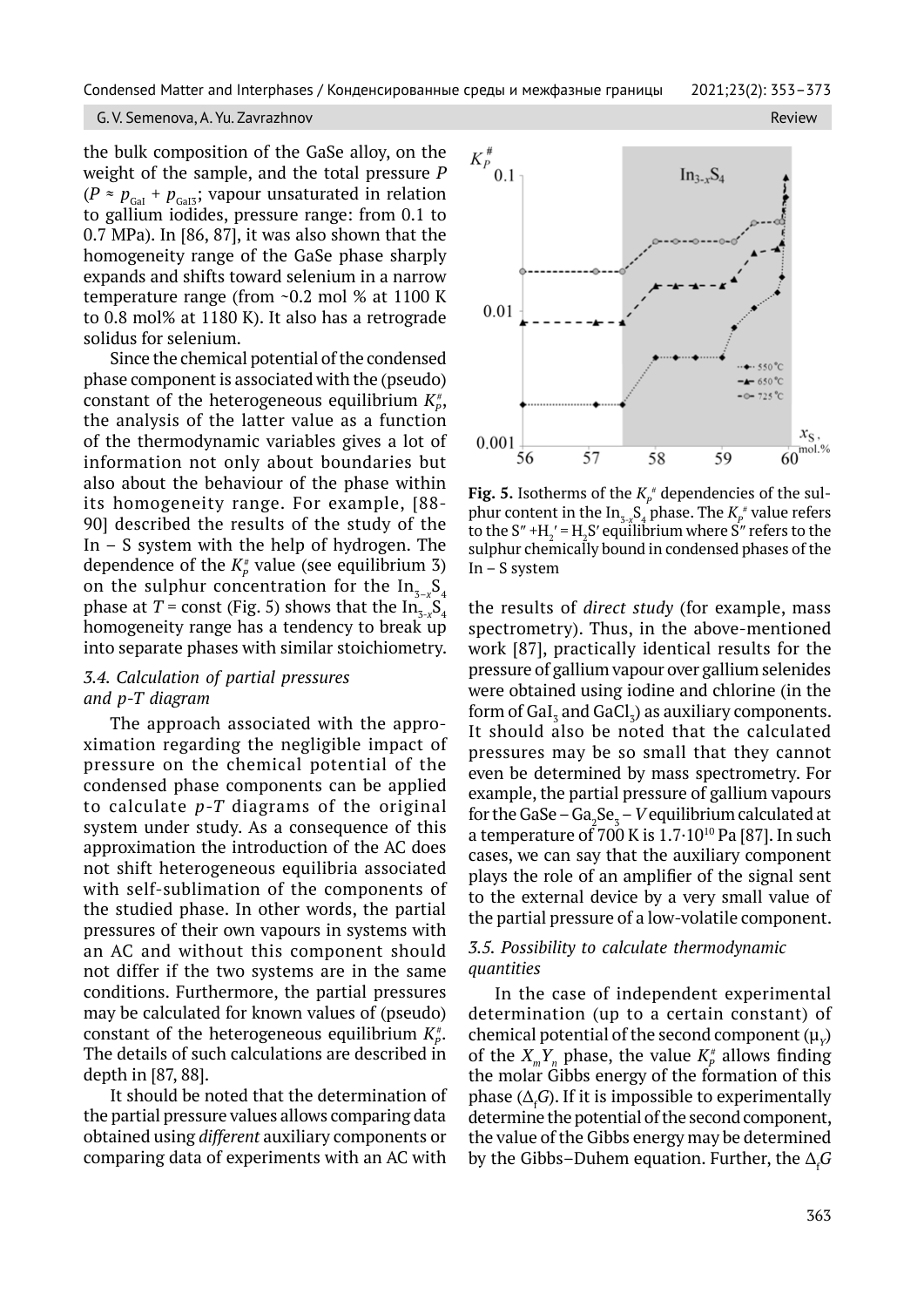### G. V. Semenova, A. Yu. Zavrazhnov Review

data will allow calculating other molar properties: entropy, enthalpy, volume, heat capacity, etc.

## *3.6. Using the auxiliary component for fine tune regulation of the composition (nonstoichiometry) of inorganic solid bodies of variable composition*

The AC method can be used not only for research purposes, but to solve problems relating to the regulation of the composition (nonstoichiometry) of inorganic compounds. For such cases, the discussed method is close to classical *chemical* (*gas*) *transport reactions* (CTRs). It is different from traditional CTRs in the fact that in this case the original sample is not exposed to oversublimation: due to the strict selectivity of the reaction of type (2), only a change in the ratio of components occurs in the sample.

The main idea of the method is that depending on conditions the selective chemical gas transport reaction can occur in the forward direction (extraction of the component from the sample) or in the reverse direction (saturation of the sample with a transported component [91-95]. The regulation of the content is carried out in a closed system (ampoule) where the sample and the batch are placed. The latter serves as a source or a getter of the transported component. The vapour in the ampoule consists of vapours of different forms of the transport component which provide for the selective transport. According to the findings in [91, 94, 95], the direction of the *selective chemical gas transport reaction* (SSCTR) should *only* be regulated by the temperatures of the sample  $(T_{\scriptscriptstyle I})$ and the batch  $(T_2)$  and the composition of the batch  $(x_1)$ . The evolution of the formulations of the sample and the batch is completed when the system reaches the steady state where there is no mass transfer. It can be said that the composition of the sample "adjusts" to the variables:  $T_{\scriptscriptstyle 2}$ ,  $T_{\scriptscriptstyle 1}$ , and *x*1 . The following condition can be the empirical criterion to achieve the steady state:

$$
K_p^{\mu}(1) = K_p^{\mu}(2),\tag{10}
$$

where

$$
K_p^*(1) = f(T_1, x_1); K_p^*(2) = f(T_2, x_2)
$$
 ([91, 94]). (11)

Both for problems relating to the research of phase diagrams and equilibria and for the practical regulation of the composition the right choice of the auxiliary components is only possible if it meets a number of requirements [86, 87, 91, 94, 95]:

1. Comparable amounts of *Z* and *Xzq*<sub>*c*</sub> molecular forms in the vapour in equilibrium (2).

2. The absence of binary or ternary compounds between the transport component *Z* and the second (non-transported) component *Y* of the sample and the batch (the condition of the third component indifference in relation to the second component).

3. Almost complete insolubility of the Z component in the studied or adjusted  $X_m Y_n$  phase.

4. Preservation of the non-volatility of the condensed  $X_m Y_n$  sample under the experimental conditions.

The SSCTR method can be especially useful when the material with the required structure is relatively easy to synthesise, however, it is difficult to precisely control its composition (e.g. due to low volatility). Thus, in [91-98], we demonstrated the possibility of fine tuning the nonstoichiometric composition and properties of gallium, indium, and copper selenides and sulphides.

It should be noted that it is not always possible to separate the "applied" and "research" possibilities of the auxiliary component method. For example, it was shown in [93, 95] that the selenium-enriched part of the homogeneity range of the gallium monoselenide (GaSe) has two phases:  $\gamma$ -modification of GaSe at high temperatures  $(> 1000)$  K) and  $\varepsilon$ -GaSe at low temperatures. The composition of the phase within the homogeneity range was set by the SSCTR method. Apparently, constrained kinetics and the difficulties in regulating the GaSe composition by traditional methods did not allow detecting the enantiotropic transition eGaSe ↔gGaSe earlier. Therefore,the *T-x-* chart of the Ga Se system should have two phases closely spaced by their composition and separated by a narrow heterogeneous region (which is supported by the independent thermal analysis data [99]).

The adjustment of the composition of intermediate phases conducted for the sake of studying the phase diagram was also carried out in the In – S system. This adjustment was performed using a modified (considering the specific nature of equilibria in the In – Cl system) SSCTR method [96]. As a result, it was possible to show in [88, 90, 96] that the  $In_{3-x}S_4$  cubic phase (with a structural type of defect reversed spinel) has a wide range of homogeneity (from ~58.0 to~59.9 mol% of S) that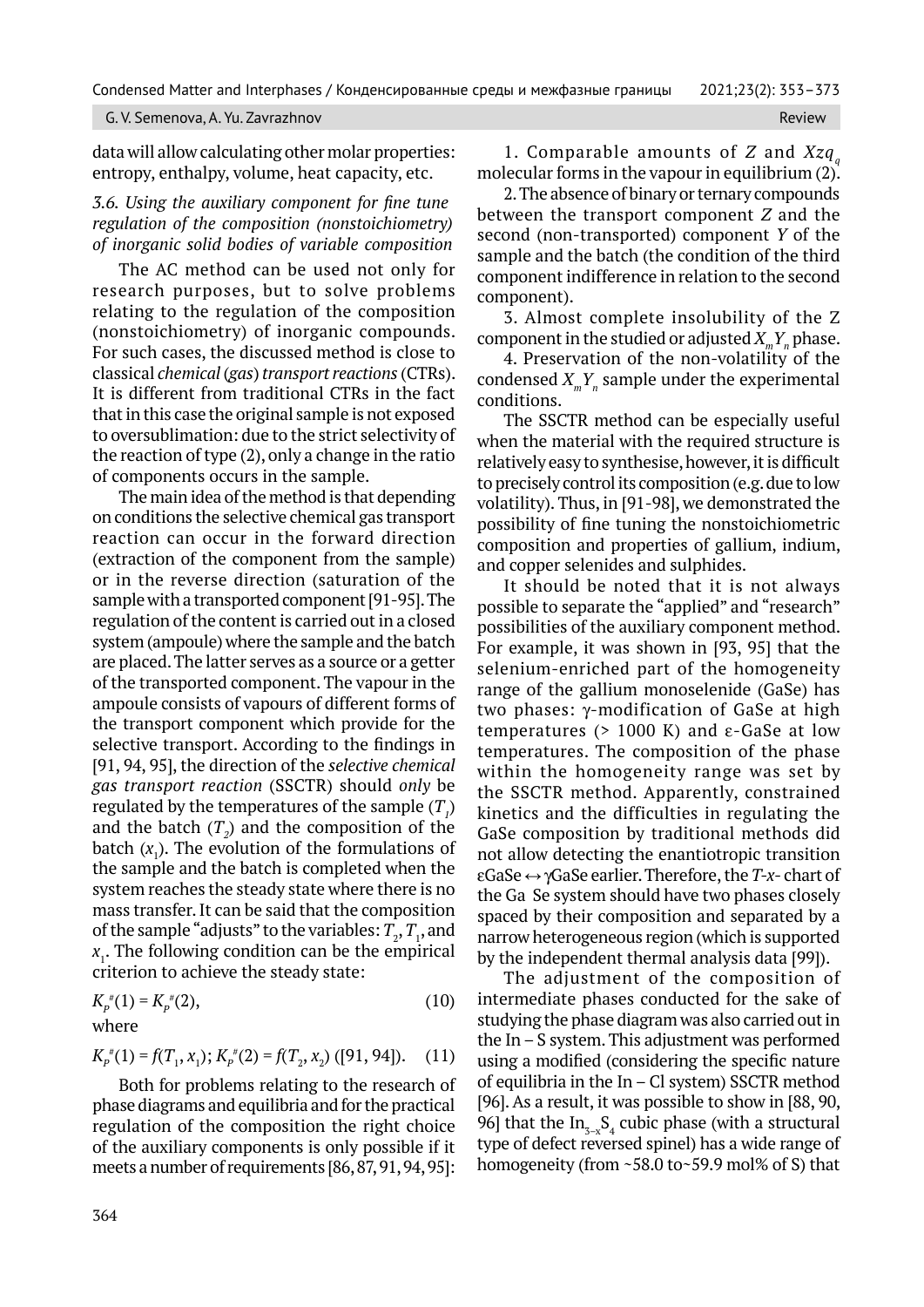changes little with temperature. As has already been noted above, the behaviour of the chemical potential of indium in the homogeneity range indicates a tendency to break the homogeneity range into individual phases. The attempts to obtain compositions with a greater content of sulphur at temperatures below 415 °C led to a phase change with symmetry decreased to tetragonal and the formation of the  $\alpha$ -In<sub>2</sub>S<sub>3</sub> independent phase which almost exactly corresponded to the related stoichiometry. The data relating to the phase equilibria in the In  $-$  S system were verified by independent methods without using an AC [100].

In recent papers [101, 102], we were able to develop a method of chemical transport reactions to regulate the composition of the binary phases and to apply it to obtain single crystals of ferric sulphides with a controlled phase and nonstoichiometric composition. The novelty of the developed and applied technique was that a liquid phase based on iron dihalogenide melts was used as a carrier medium for the transported component (iron). Apart from the nature of the transport agent (melt) and the temperature, the composition of ferric sulphides was adjusted by the pressure of sulphur vapour. It should be noted that the substance transfer through the liquid phase in reactions similar in chemistry to gas transfer is very rare in experimental chemistry.

In our opinion, it is also promising to use the auxiliary component to create *catalytic materials*. It is known that highly disordered metals with high chemical and catalytic activity are often called skeleton metals (Ni, Cu, Ag, etc.). To produce them, first a metallide is normally synthesised which is formed by a *d*-metal remaining thereafter in the "skeleton" and by the second chemically active component (Al, Si, etc.). The latter is then removed by leaching. However, this method is unsuitable in some cases: primarily for reactions that must occur under anhydrous conditions.

[103, 104] considered a "dry" method to create activated metals based on the SSCTR method. The main idea of the method is to remove the active component from the metallide into the gas phase. For example:

Al"  $\langle$  from the alloy  $> +$  AlI<sub>3</sub>' = 3AlI' (12) or

Ga"<from the alloy> + GaI<sub>3</sub>' = 3GaI'. (13)

Metallides in the Cu–Ge, Ni–Ga, Cu–Ga systems were used to show the selective removal of the active component. Gallium or germanium were removed from alloys by means of transport reactions with the participation of germanium and gallium iodides and chlorides. To create a catalyst, the active component was removed in the obviously nonequilibrium conditions: in the vapour *flow* of the transport agent. Further, [104] compared the catalytic activities of nickel materials produced by a conventional method (Al leaching from the  $NiGa_4$  phase by the KOH solution) and substances produced by using the SSCTR method. Reactions of the reduction of nitrobenzene to aniline by means of hydrazine and conversion of benzyl alcohol vapours to toluene (benzene) and benzaldehyde were used as test reactions. For the latter conversion the content of decomposition products was studied depending on the process conditions (temperature, vapour flow rate) and the conditions of the catalyst's preparation. [104] also showed the possibility to increase the catalytic activity of nickel by introducing a transport agent directly into the reaction mixture that had been passed through a metallide. NH $_{\rm 4}$ Cl and n-C $_{\rm 4}$ H $_{\rm 9}$ Cl were used as such activator agents. [105] showed the possibility of activating the surface of the nickel-containing material, which involved, on the contrary, a partial removal of nickel atoms from the nearsurface region by a selective reaction with the formation of nickel carbonyl:

Ni'' <from the alloy> +  $CO'$  =  $[Ni(CO)<sub>A</sub>]$ '  $(14)$ 

Most recently, the development of *the auxiliary component method* has been based on the spectrophotometric experimental resources. Scanning the vapour absorption spectra with the participation of the AC allows independently determining the concentrations (partial pressures) of various AC forms in the vapour (for example, GaI and GaI $_{\textrm{\scriptsize{s}}}$ ) instead of the total vapour pressure in classical manometric methods. To calculate the  $K_p^*$  value, which is a key value for the measurements, the *partial* pressure data are necessary. An important feature of the newly developed experimental capabilities is an in-situ study of the spectra, i.e. the study of the vapour that is in contact with a condensed phase should be conducted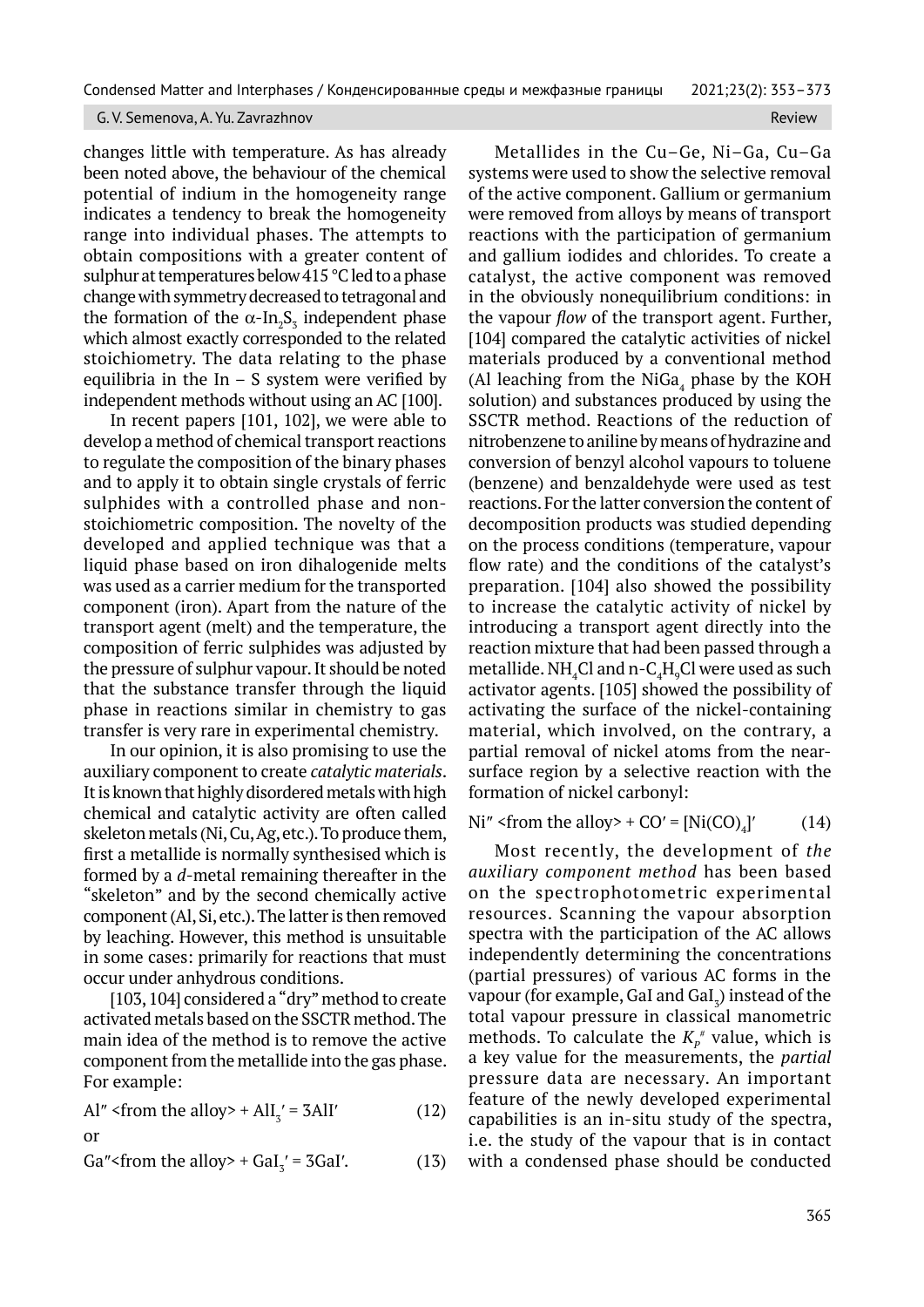directly under experimental conditions: at high temperatures (up to 900 °C) and pressures other than the atmospheric pressure (up to  $3.10<sup>5</sup>$  Pa). The considered spectrophotometric method with the application of an AC was used to verify homogeneous and heterogeneous equilibria in the Ga - I  $[106]$ , In - Cl  $[107]$  systems and to specify the phase diagram of the Ga – S system in the high-temperature region (> 800 °C) [108-110].

## **4. Conclusion**

It should be noted that this review does not aim to cover all the areas in which the research has been conducted and the results have been achieved by that section of the scientific school of Ya A. Ugai which has been developing methods for the research and synthesis of semiconductor materials with expressed bulk properties. Beyond the scope of this paper are the results of the study of the  $A^{III}B^{V}$  binary and ternary diamondlike phases, new methods of thermal analysis (chromatographic analysis) and manometric methods (laser null-manometry), and a number of other achievements. The main focus of this article, as can be seen from the text, is on:

– the investigation of *P-T-x* diagrams of the  $A^{IV} - B^{V}$ ,  $A^{IV} - B^{V} - C^{V}$ , and the  $A^{III} - B^{VI}$  systems with emphasis on the study of the relationship between pressure (*P*) and other thermodynamic variables (*T, x*);

– the development of methods for the research and synthesis of intermediate phases with variable compositions (properties) in these systems.

Let us summarise the achievements in this area.

1. Using a set of complementary methods (the null-manometric method with two-way vacuuming of the membrane chamber, the differential thermal method with controlled vapour pressure, the extrapolation method with the introduction of an indifferent solvent, and standard methods of physico-chemical analysis), *P-T-x* diagrams of the  $A^{IV}$  – B<sup>V</sup> systems were constructed; the positions of regions of intermediate phases were defined, and their types of melting and corresponding coordinates (*P, T, x*) were determined. In particular, these methods in combination with structural studies were used to show that the monoarsenide (GeAs) and diarsenide (GeAs<sub>2</sub>) in the Ge – As system are independent intermediate phases with similar but different structures.

Semiconductor silicon and germanium phosphides and arsenides are characterised by a pronounced layered structure, the atoms within a layer are bound by strong covalent bonds, however, between the layers there are weak van der Waals forces. Favourable size factor affects the antistructure disordering in these phases, which has a decisive influence on the defect formation mechanism. Thus, the dominant defects are ionised antistructural defects of the  $A'_B$  and  $B^\star_{\phantom{a}A}$ type. The study of micro- *P-T-x* diagrams of the corresponding systems served as the foundation for the development of modes of obtaining crystals with reproducible properties.

In systems with the participation of tin (Sn - B<sup>v</sup>) the phases with stoichiometry close to  $\mathrm{Sn}_4\mathrm{B}_3$ are stable. In addition, there are two more stable phases in the tin - phosphorus system,  $Sn_{3}P_{4}$  and  $SnP<sub>z</sub>$  A similar crystal structure with the R $\bar{3}m$ space group similar to the structure of elements in the arsenic subgroup was revealed for all binary compounds. What is more, disparity of bonds is another characteristic feature of the structure. Such a layered crystalline structure allows for the intercalation of ions and molecules into the interlayer space.

The study of the temperature dependence of the saturated vapour pressure by means of opticaltensimetric methods in combination with the results of differential thermal analysis allowed constructing the *P-T-x* diagram of the Sn – P system. The coordinates of four-phase equilibria points: of the synthetic  $(SSn_4P_3 + V + L_1 + L_2)$  and eutectic  $(L + V + Sn<sub>4</sub>P<sub>3</sub> + SnP<sub>3</sub>)$  types were determined. It was shown that the  $Sn_{3}P_{4}$  intermediate phase is only formed as a result of prolonged annealing of samples at a temperature below 673 K. The annealing of the  $Sn_{3}P_{4}$  sample obtained by the two-temperature method at a temperature of 753– 773 K leads to its complete decomposition into the adjacent phases,  $Sn_4P_3$  and  $SnP_3$ . The detection of the  $L \leftrightarrow Sn_4P_3 + SnP_3$  eutectic equilibrium (*T*  $\approx$  824 K) in the Sn – P binary system suggests a significant difference of the obtained *T-x* diagram from the data available in the literature.

2. Compounds of the  $A^{IV}B^{V}$  class are characterised by a similarity in the nearest atom coordination in compounds to their coordination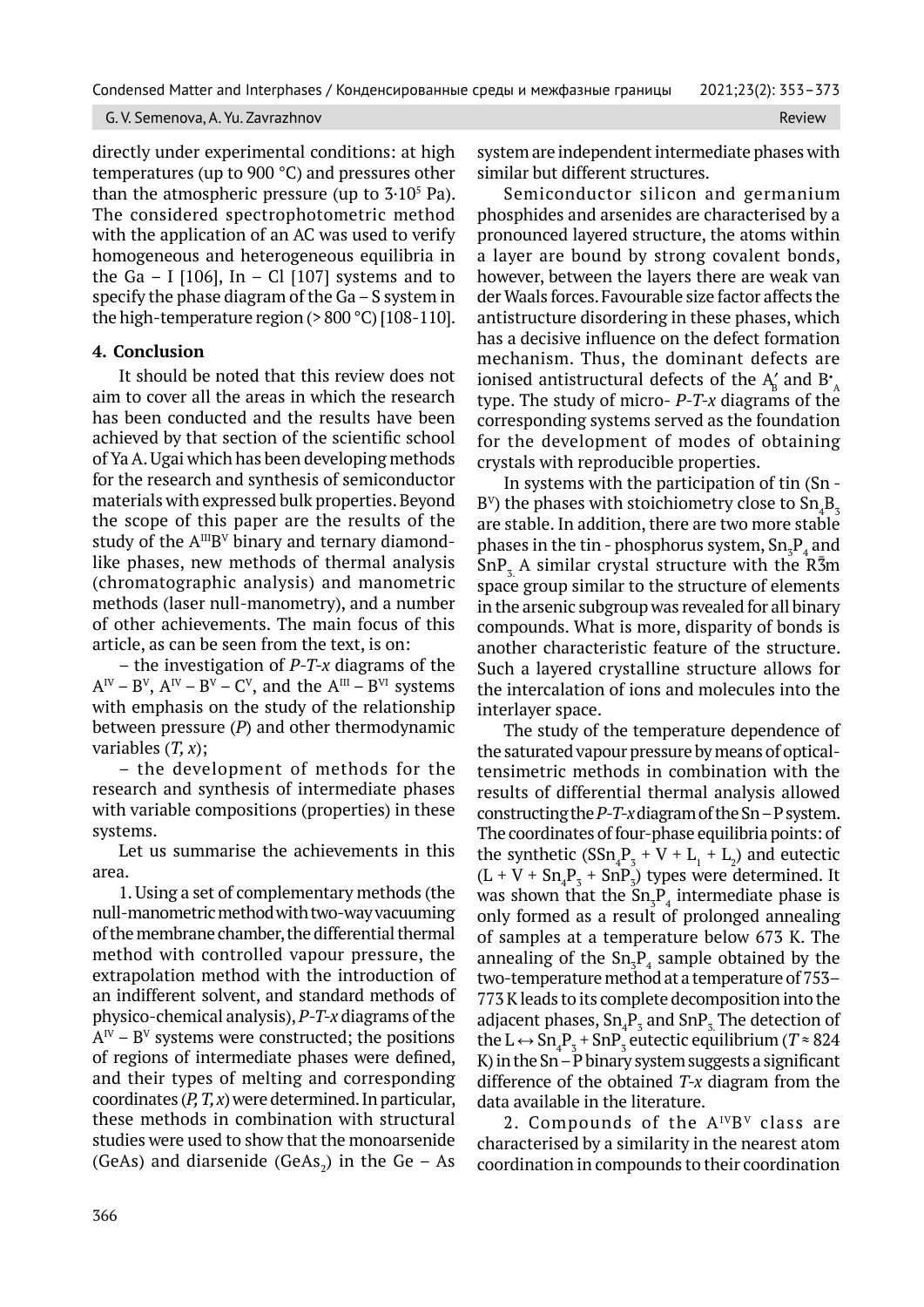in simple substances. Thus, the structural motif of the anion former has a great impact on the crystal-chemical structure of phases. As a consequence, solid solutions are quite easily formed in ternary systems based on  $A^{IV}B^{V}$ compounds with anionic substitution, while in the case of cation substitution, even prolonged homogenising annealing does not result in a noticeable region of solid phase solubility. Solid solutions are formed quite easily in  $Ge - As - P$ and Si – As – PGe systems, however, due to the different crystal-chemical structures of silicon phosphide and arsenide, the latter system has a heterogeneous region corresponding to the joint presence of the component-based solid solutions.

The Sn–As–P ternary system has a continuous series of solid solutions between tin phosphide and arsenide with the composition of  $\mathrm{Sn}_4\mathrm{B}_3$ ( $\alpha$ -solid solution). The *T*-*x* diagram of the Sn<sub>4</sub>P<sub>3</sub>–  $\mathrm{Sn}_{4}\mathrm{As}_{3}$  polythermal cross section was constructed. The peritectic melting of tin arsenide and the decomposition of  $Sn_4P_3$  by a synthetic schema resulted in three-phase regions in the diagram  $(Sn_4P_3 + SnAs + L)$  and  $(Sn_4P_3 + L_1 + L_2)$ . The examination of a number of polythermal cross sections of the Sn–As–P system showed the existence of extended regions of solid phase solubility based on tin monoarsenide  $\beta$ -solid solutions) and the SnP<sub>3</sub> phase ( $\gamma$ -solid solutions).

Available data on phase diagrams make it easy to outline methods for growing single crystals of intermediate phases of solid solutions with set compositions and, therefore, with set properties in the  $A^{IV}$  –  $B^{V}$  and  $A^{IV}$  –  $B^{V}$  –  $C^{V}$  systems.

3. Physico-chemical foundations for a new manometric method to determine *P T x* diagrams of binary systems by using an auxiliary component (AC) were developed. The requirements for the AC and heterophase equilibria were formulated. The thermodynamic analysis of a number of systems established that the tensimetric study of equilibria with the participation of an AC can be used: *a)* to construct phase diagrams of binary systems; *b*) to scan homogeneity ranges; *c)* to calculate chemical potentials of the components; *d*) to determine integral thermodynamic properties. The validity of these conclusions was confirmed by experimental manometric research and the construction of phase diagrams of the Ga – Se, Ga – S, In – S binary systems.

*T*-*x* and  $p_i$ -*T*  $\mu_{Ga}$ -*T*-diagrams of these systems were determined. Integral thermodynamic characteristics of gallium monochalcogenides, GaS and GaSe, were calculated.

4. New types of diagrams  $(K_p^*$  – T,  $K_p^*$  – T – *x*) were proposed and determined for the Ga-Se-I and Ga-S-I systems which provide a basis for determining the conditions of the nonstoichiometry regulation by means of selective CTRs and are used to specify the boundaries of the homogeneity ranges of the binary phases. The homogeneity ranges of gallium monoselenide and monosulphide were determined. It was found that the data are consistent when different components (Cl, I) in **different** phase relations are used in the systems (the method of "the AC only in vapour" and "the method of gas solubility").

5. Tensimetric experiments **without the participation of the AC** were used to study phase diagrams and homogeneity ranges of the intermediate phases in the Si As and Ge As systems. Phase diagrams of silicon and germanium arsenides were compared with previously constructed diagrams of gallium and indium monochalcogenides based on the similarity of structures and the nature of chemical bonds in these groups of compounds. It was revealed that the following important peculiarity is common for the homogeneity ranges of these compounds: narrow over the entire range of temperatures homogeneity ranges of this compounds have sharp (up to a few percent) extensions in areas close to the maximum temperatures of phase melting. Such an extension in case of GaSe leads to the formation of a retrograde solidus in a narrow temperature range  $($   $\sim$  60 K). For germanium diarsenides such expansion of the homogeneity range (up to 1.8 mol% of As) occurs in an even smaller temperature range. A hypothesis was made according to which the peculiarities of homogeneity ranges of the considered layered phases similar in terms of structure are related to the formation of interlayer interstitial defects (i.e. autointercalation) at premelting temperatures.

6. A new method for nonstoichiometry regulation was developed and applied using nondestructive selective chemical transport reactions (i.e. with the participation of the AC). The method is based on the introduction or removal of one of the sample components by means of a selective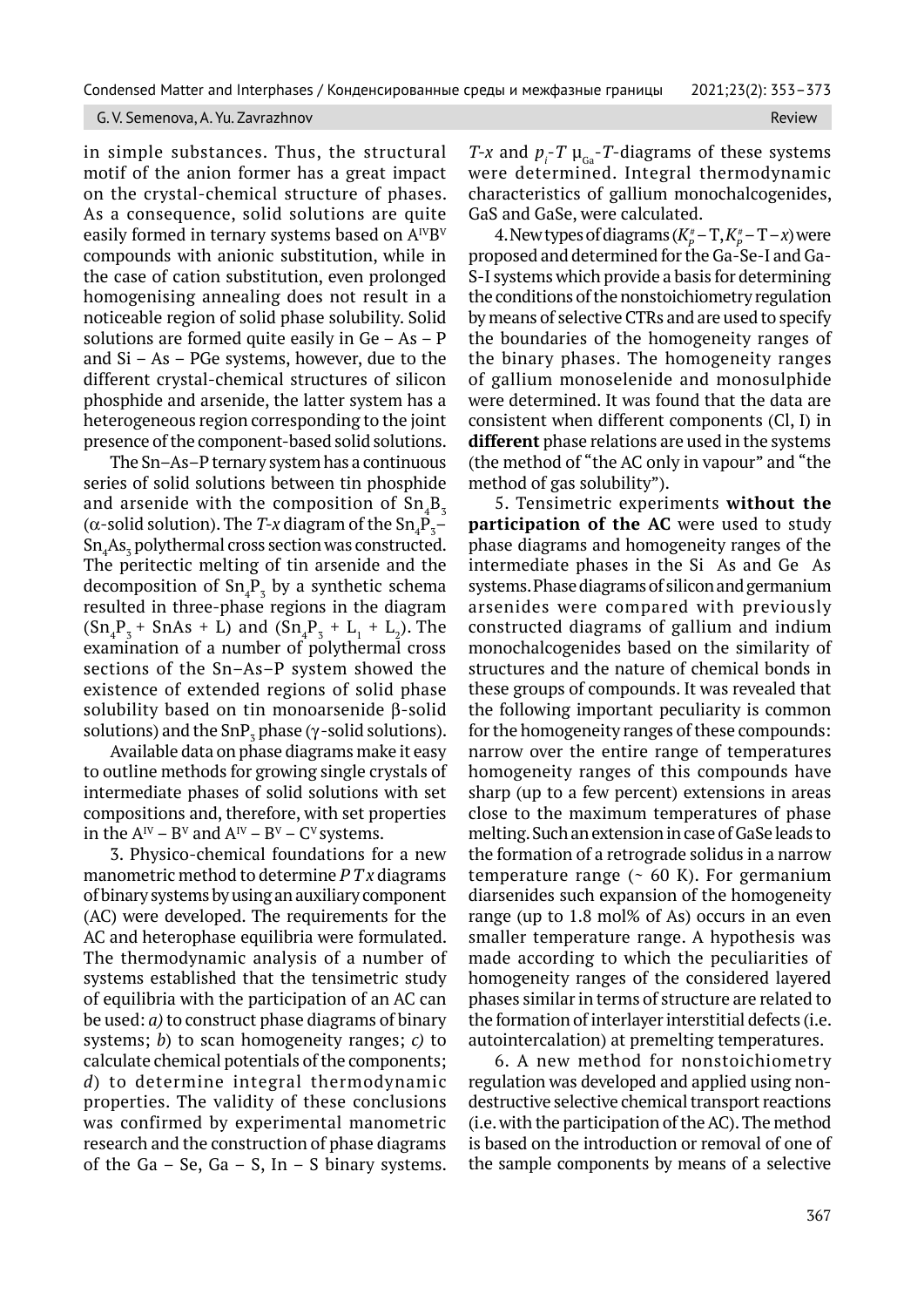chemical transport reaction conducted in the **iso-** or **non-iso**thermal conditions. It was shown theoretically and experimentally that the direction of selective mass transfer, the introduction or removal of a component from the sample, is only determined by three parameters: temperatures ( $T_{\mathit{p}}$ *T1* ) which *the sample* and *the batch* are exposed to (a donor or a getter of the component chemically transferred through the gas), and the batch composition (*x*<sup>1</sup> ). Transport stops when *stationary states* are achieved. What is more, the composition of the regulated sample  $(x_2)$  is determined by the same three parameters  $(T_2, T_1, x_1)$ .

7. The method of selective chemical transport reactions was used to develop and apply a new method of directed synthesis of materials with the high reactivity based on the intermetallides of the GaNi system. It was shown that it is possible to increase the efficiency of the catalytic activity of such disturbed metals by introducing directly into the reaction process activator additives  $(n - C_4H_9Cl, NH_4Cl)$  which remove the residues of the activating component (Ga) from the material.

8. The new method of spectrophotometric studies based on the AC (hydrogen) equilibria quenching with indium sulphides was used to study the phase diagram of the InS system. It was proved that between the In $_{\text{3-}x}\text{S}_4$  and In $_{\text{2}}\text{S}'_3$  phases (low-temperature modification) there is a narrow heterogeneous range which is limited from above by the temperature of the peritectic decomposition of the  $\text{In}_2\text{S}_3^\prime$ phase (415 °C). The In<sub>3-x</sub>S<sub>4</sub> homogeneity range extends from about  $\sim$  58.0 mol% of S to  $\sim$  59.9 mol% and is not particularly dependent on temperature (at  $T \le 725$  °C). A tendency to the decomposition of solid solutions based on the In<sub>3x</sub>S<sub>4</sub> phase with extended homogeneity with a spinel structure was shown. Temperature dependences of sulphur vapour pressure (S $_{2}$ ) were determined in the equilibria of different nature with the participation of condensed indium sulphides. It was established that there is a good correlation between the results of spectrophotometric studies within the developed methodology and the mass spectrometric data.

9. As a result of applying the new *in situ* spectrophotometric method which involved using gallium iodides as an AC, and as a result of hightemperature X-ray studies, it was established that at temperatures below 825 °C the Ga − S system does not have intermediate solid phases but GaS and  $Ga_2S_3$ . In contrast, the high-temperature portion of the diagram of the Ga – S system is complex and comprises of two more phases with stoichiometries from 59 to 60 mol%.

We would like to conclude the review by mentioning the contributions of a number of employees involved in this collective work. An enormous contribution was made by the closest colleague of Ya. A. Ugai, Evgeny G. Goncharov. It is difficult to overestimate the importance of the contribution of the prematurely deceased A. E. Popov, whose works largely determined the achievements of the employees that surrounded him in the late 1980s - early 1990s. We would like to mention the works by the employees of the Faculty of Chemistry of Voronezh State University, T. P. Sushkova, A. V. Kosyakov, A. V. Naumov, E. Yu. Proskurina, and D. N. Turchen. Without the contributions of these professionals it would have been impossible to get the results presented herein. However, it has to be mentioned that all of these specialists worked in the direction laid by the founder of the scientific school, Ya. A. Ugai.

### **Author contributions**

All authors made an equivalent contribution to the preparation of the publication

### **Conflict of interests**

The authors declare that they have no known competing financial interests or personal relationships that could have influenced the work reported in this paper.

### **References**

1. http://www.science.vsu.ru/resources/schools/ ugai.pdf

2. Olesinski R. W., Abbaschian G. J. *Bulletin of Alloy Phase Diagrams*. 1985;6(3): 250−254. https://doi. org/10.1007/bf02880409

3. Massalski T. B. *Binary alloy phase diagrams*. ASM International: 1986; p. 187.

4. Miller L., Kannewurf C.R. Optical properties of single crystal silicon arsenides. *Journal of Physics and Chemistry of Solids.* 1970;31(4): 849–855. https://doi. org/10.1016/0022-3697(70)90218-0

5. Rau J. W., Kannewurf C. R. Optical absorption, reflectivity and electrical conductivity in GeAs*. Physical Review B.* 1977;3(8): 2581–2587. https://doi.org/10.1103/ physrevb.3.2581

6. Ugai Ya. A., Gladyshev N. F., Goncharov E. G. Tenzimetricheskoe issledovanie sistemy Ge-As [Tensimetric study of the Ge-As system]. *Russian Journal of Inorganic*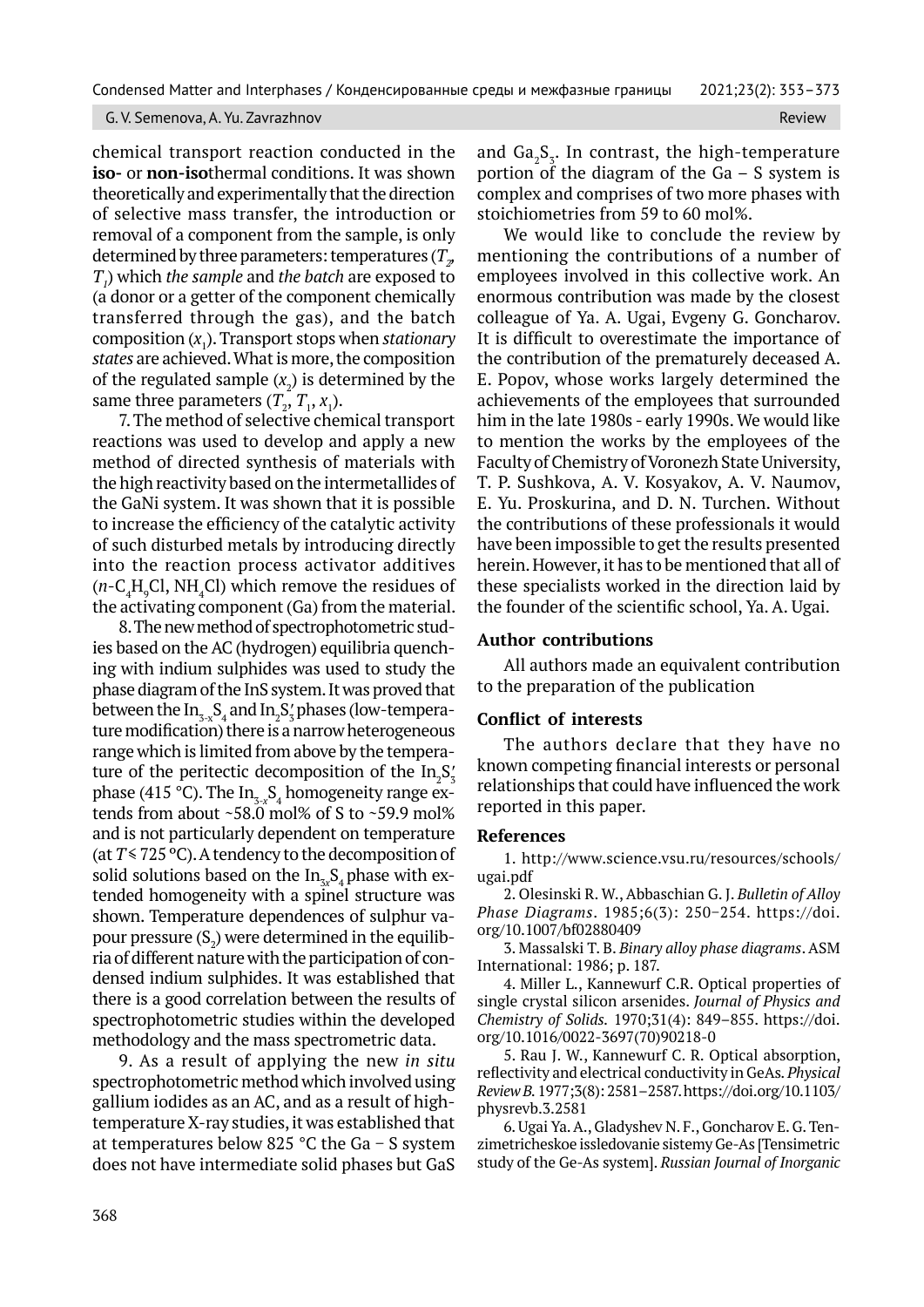### G. V. Semenova, A. Yu. Zavrazhnov Review Review Review Review Review Review Review Review Review

*Chemistry*. 1978;23(4): 1065–1068. Available at: https:// www.elibrary.ru/item.asp?id=29096579 (In Russ.)

7. Goncharov E. G., Gladyshev N. F., Ugai Ya. A. Fiziko-khimicheskaya priroda promezhutochnykh faz v sisteme germanii – mysh'yak [Physicochemical nature of intermediate phases in the germanium - arsenic system]. *Russian Journal of Inorganic Chemistry*. 1977;22(7): 1951–1956. Available at: https://www.elibrary.ru/item.asp?id=29091830 (In Russ.)

8. Ugai Ya. A., Miroshnichenko S. N., Goncharov E. G. Issledovanie *R-T-x* diagrammy sistemy Si-As [Study of the *P-T-x* diagram of the Si-As system]. *Izvestiya AN SSSR. Neorganicheskie materialy (Inorganic Materials).* 1974;10(10): 174-1777. Available at: https://www.elibrary.ru/item.asp?id=29085699 (In Russ.)

9. Popov A. E., Zavrazhnov A. Yu., Averbakh E. M., Goncharov E. G. P-T-x diagramma diarsenida kremniya [P-T-x diagram of silicon diarsenide]. *Inorganic Materials.* 1993;29(11): 1458–1461. Available at: https://www.elibrary.ru/item.asp?id=29109931 (In Russ.)

10. Ugai Ya. A., Sokolov L. I., Goncharov E. G., Makarov V. S. R-T-x diagramma sostoyaniya i termodinamika fazovykh ravnovesii v sisteme kremnii – fosfor [P-T-x state diagram and thermodynamics of phase equilibria in the silicon - phosphorus system]. *Inorganic Materials.* 1987;32(5): 1198-1200. Available at: https://www.elibrary.ru/item.asp?id=29121653 (In Russ.)

11. Ugai Y. A., Semenova G. V., Sokolov L. I., Goncharov E. G. Thermal dissociation of silicon monophosphide. *Russian Journal of Inorganic Chemistry*. 1987;32(6): 875–877.

12. Ugai Ya. A., Sokolov L. I., Goncharov E. G. Termograficheskoe issledovanie razreza sistemy Ge-P-Pb [Thermographic study of the Ge-P-Pb system section]. *Izvestiya AN SSSR. Neorganicheskie materialy (Inorganic Materials*). 1973;9(8): 1445–1447. Available at: https:// www.elibrary.ru/item.asp?id=29085659 (In Russ.)

13. Goncharov E. G., Sokolov L. I., Ugai Ya. A. Diagramma sostoyaniya i nekotorye termodinamicheskie parametry sistemy Ge-P [P-T-x diagram of the state of the Ge-P system]. *Russian Journal of Inorganic Chemistry*. 1975;20(9): 2452–2454. Available at: https://www. elibrary.ru/item.asp?id=29085724 (In Russ.)

14. Ugai Ya. A., Sokolov L. I., Goncharov E. G., Pshestanchik V. R. P-T-x diagramma sostoyaniya sistemy Ge-P i termodinamika vzaimodeistviya komponentov [P-T-x diagram of the state of the Ge-P system and the thermodynamics of the interaction of the components]. *Russian Journal of Inorganic Chemistry*. 1978;23(7): 1907–1911. Available at: https://www.elibrary.ru/item. asp?id=29096578 (In Russ.)

15. Ugai Ya. A., Popov A. E., Goncharov E. G. Oblast' gomogennosti arsenida germaniya [Homogeneity region of germanium arsenide]. *Russian Journal of Inorganic Chemistry*. 1982;27(7): 1782–1787. Available at: https:// www.elibrary.ru/item.asp?id=29096104 (In Russ.)

16. Zavrazhnov A. Yu., Turchen D. N., Goncharov E. G., Fedorova M. V. P-T-X phase diagram of the Ge-As system near germanium diarsenide. *Inorganic Materials.* 1998;34(7): 637–641.

17. Ugai Ya. A., Popov A. E., Goncharov E. G., Lukin A. N., Samoilov A. M. Elektrofizicheskie svoistva i oblast' gomogennosti arsenida germaniya [Electrophysical properties and homogeneity region of germanium arsenide]. *Izvestiya AN SSSR. Neorganicheskie materialy (Inorganic Materials).* 1983;19(2): 190–192. Available at: https://www.elibrary.ru/item.asp?id=29095704 (In Russ.)

18. Goncharov E. G., Popov A. E., Zavrazhnov A. Yu. Poluprovodnikovye fosfidy i arsenidy kremniya i germaniya [Semiconductor phosphides and arsenides of silicon and germanium]. *Inorganic Materials.* 1995;31(5): 579–591. Available at: https://www.elibrary.ru/item. asp?id=29113633 (In Russ.)

19. Lukin A. N. Elektricheskie svoistva monoklinnykh kristallov gruppy AIVBV. *Fiziko-khimicheskie protsessy v poluprovodnikakh i na ikh poverkhnosti* [Electrical properties of monoclinic crystals of the AIVBV group. In: *Physicochemical processes in semiconductors and on their surfaces /* Collection of articles]. Voronezh: VSU Publ.; 1981. p. 148–151. (In Russ.)

20. Lukin A. N., Sokolov L. I., Kavetskii V. S. Elektrofizicheskie i opticheskie svoistva fosfida germaniya. *Khimiya i tekhnologiya fosfidov i fosforosoderzhashchikh splavov* [Electrophysical and optical properties of germanium phosphide. In: *Chemistry and technology of phosphides and phosphorus-containing alloys* / Collection of articles] Kiev: 1979. p. 133–135. (In Russ.)

21. Schmetterer C. Interaction of Sn-based sSolders with Ni(P)-Substrates: The Ni–P, P–Sn and Ni–P–Sn phase diagrams: Diss. Dr. rer. Nat. Wien: 2009. 143 p.

22. Schmetterer C., Ganesan R. Ipser H. Interaction of Sn-based solders with Ni(P) substrates: phase equilibria and thermochemistry. In*: Lead-Free Solders: Materials Reliability for Electronics.* 2012. p. 71–118. https://doi.org/10.1002/9781119966203.ch4

23. Shevelkov A. V. Thermoelectric materials: an introduction. *Dalton Trans*. 2010;39(4): 977–977. https://doi.org/10.1039/b924863n

24. Hashimoto K., Kato Z., Kumagai N., Kamio K., Hirose K. Sn – P alloys for rapid and stable production of tin solution for tin plating. *ECS Transactions.* 2006;1(4): 525–532. https://doi.org/10.1149/1.2215536

25. Kim Y., Hwang H., Yoon C. S., Kim M. G., Cho J. Reversible lithium intercalation in teardrop-shaped ultrafine  $SnP_{0.94}$  particles: anode material for lithium-ion batteries. *Advanced Materials.* 2007;19(1): 92- 96. https://doi.org/10.1002/adma.200600644

26. Kim Y., Kim Y., Choi A., Woo S., Mok D., Choi N.‑S., … Lee K. T. Tin phosphide as a promising anode material for Na-ion Batteries. *Advanced Materials.* 2014;26(24): 4139-4145. https://doi.org/10.1002/ adma.201305638

27. Liu S., Zhang H., Xu L., Ma L. Synthesis of hollow spherical tin phosphides  $(Sn_4P_3)$  and their high adsorp-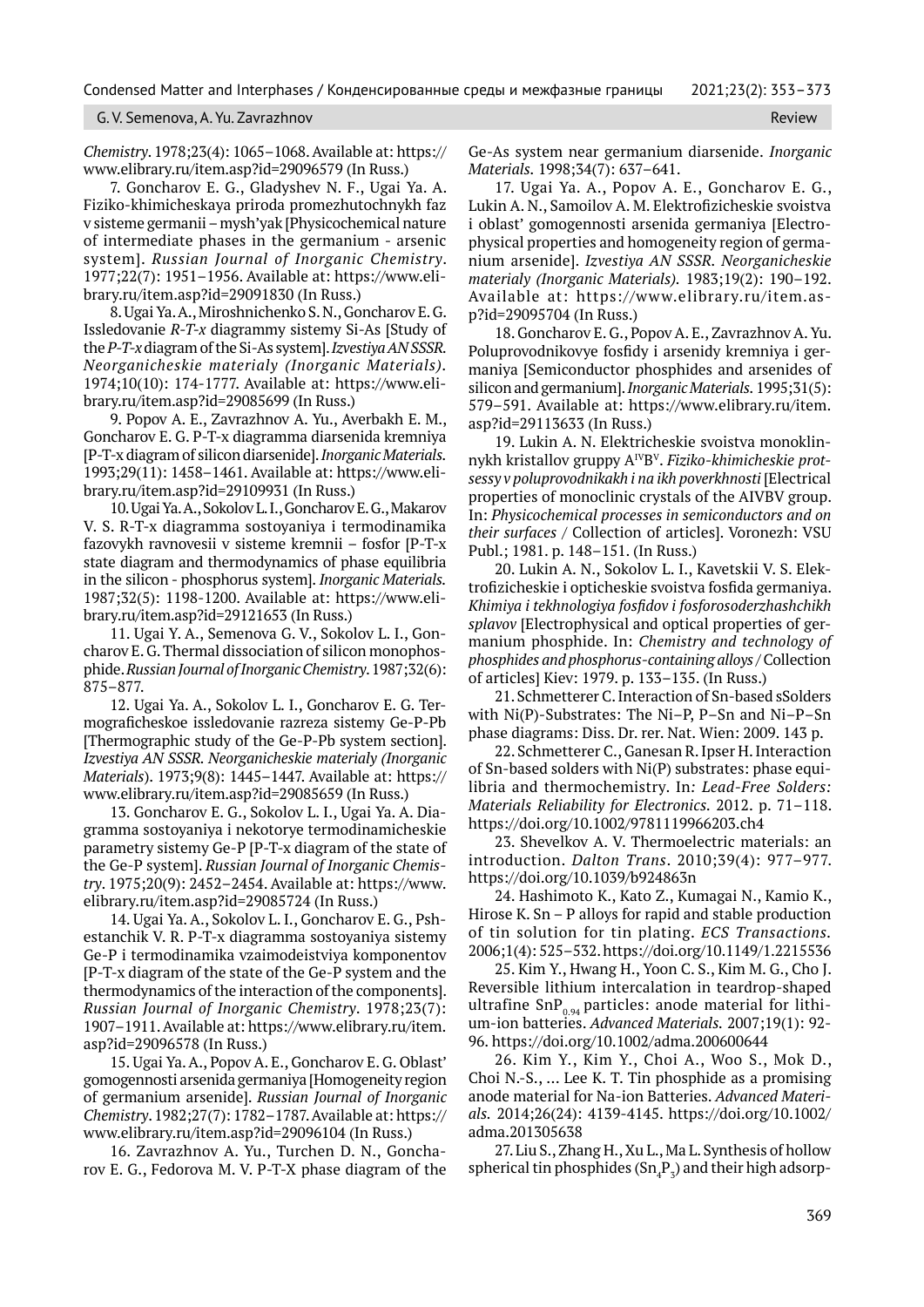G. V. Semenova, A. Yu. Zavrazhnov Review Review Review Review Review Review Review Review Review Review Review

tive and electrochemical performance. *Journal of Crystal Growt.* 2016;438: 31–37. https://doi.org/10.1016/j. jcrysgro.2015.12.018

28. Liu S., Zhang H., Xu L., Ma L. Solvothermal preparation of tin phosphide as a long-life anode for advanced lithium and sodium ion batteries. *Journal of Power Sources.* 2016;304: 346–353. https://doi. org/10.1016/j.jpowsour.2015.11.056

29. Ueda A., Nagao M., Inoue A., et al. Electrochemical performance of all-solid-state lithium batteries with Sn4 P3 negative electrode. *Journal of Power Sources.*  2013;244: 597–600. https://doi.org/10.1016/j.jpowsour.2013.01.061

30. Liu S., Li S., Li M., Yan L., Li H. Synthesis of tin phosphides  $(\mathrm{Sn}_{4}\mathrm{P}_{\frac{1}{3}})$  and their high photocatalytic activities. *New Journal of Chemistry*. 2013;37(3): 827–833. https://doi.org/10.1039/C2NJ41068K

31. Usui H., Sakata T., Shimizu M., Sakaguchi H. Electrochemical Na-insertion/extraction properties of Sn–P anodes. *Electrochemistry*. 2015;83(10): 810–812. https://doi.org/10.5796/electrochemistry.83.810

32. Doh C. VASP calculation on lithium reaction to tin phosphides. In: *ECS Meeting Abstracts***.** 2014. 255 p. https://doi.org/10.1149/ma2014-01/2/255

33. Vivian A. C. The tin-рhosphorus system*. Journal of the Institute of Metals*. 1920;23: 325–336.

34. Sushkova T. P., Kononova E. Yu., Savinova Yu. A., Dorokhina E. S., Semenova G. V. Intermediate phases in Sn - P system. *Kondensirovannye sredy i mezhfaznye granitsy* = *Condensed Matter and Interphases*. 2014;16(1): 210–214. Available at: https://www.elibrary.ru/item. asp?id=21785802 (In Russ., abstract in Eng.)

35. Proskurina E. Yu., Semenova G. V., Zavrazhnov A. Yu., Kosyakov A. V. P-T-x diagram of Sn - P system. Condensed media and interphase boundaries. 2015;17(4): 498–509. Available at: https://www.elibrary.ru/item.asp?id=25946590 (In Russ., abstract in Eng.)

36. Sushkova T. P., Proskurina E. Yu., Semenova G. V., Zavrazhnov A. Yu. Thermal stability of tin monophosphide. In: *Science and Education: materials of the XI international research and practice conference.* Apr.  $6<sup>th</sup> - 7<sup>th</sup>$ , 2016. Munich (Germany): 2016;1: 40-45.

37. Semenova G. V., Proskurina E. Yu., Sushkova T. P. T-x diagram of the Sn - P system. In: *XX Mendeleev Congress on General and Applied Chemistry. Fundamental problems of chemical science*. Abstracts. vol. 1. September 26-30, 2016. Yekaterinburg: 2016. p. 480. (In Russ.)

38. Zavrazhnov A. Yu., Semenova G. V., Proskurina E. Yu., Sushkova T. P. Phase diagram of the Sn - P system. In: *4th Central and Eastern European Conference on Thermal Analysis and Calorimetry (CEEC-TAC4)*. Abstracts. 28 - 31 August, 2017. Kishinev: 2017. p. 346.

39. Zavrazhnov A. Yu., Semenova G. V., Proskurina E. Yu., Sushkova T. P. Phase diagram of the Sn - P system*. Journal of Thermal Analysis and Calorimetry*. 2018;134(1): 475–481. https://doi.org/10.1007/s10973- 018-7123-0

40. Shevelyuhina A. V., Semenova G. V., Sushkova T. P. Phase diagram of the Sn – P system at concentration of phosphorus over 70 mol%. In: *XVI International Conference on Thermal Analysis and Calorimetry*  (RTAC). Abstracts. 6 July 2020, Moscow (Russia). Moscow: 2020. p. 194.

41. Guo J., Liu Y., Ma Y., Zhu E., Lee S., Lu Z., … Duan X. Few-layer GeAs field-effect transistors and infrared. *Advanced Materials*. 2018;30(21): 1705934. https://doi.org/10.1002/adma.201705934

42. Lee K., Synnestvedt S., Bellard M., Kovnir K. GeP and (Ge<sub>1−x</sub>Sn<sub>x</sub>)(P<sub>1−y</sub>Ge<sub>y</sub>) (x ≈ 0.12, y ≈ 0.05): Synthesis, structure, and properties of two-dimensional layered tetrel phosphides. *ChemInform.* 2015;46(18): 62–70. https://doi.org/10.1002/chin.201518016

43. Lee K., Kamali S., Ericsson T., Bellard M., Kovnir K. GeAs: Highly anisotropic van der Waals thermoelectric material. *Chemistry of Materials.* 2016;28(8): 2776–2785. https://doi.org/10.1021/acs.chemmater.6b00567

44. Pomerantseva E., Resini C., Kovnir K., Kolen'ko Yu. Emerging nanostructured electrode materials for water electrolysis and rechargeable beyond Li-ion batteries. *Advances in Physics: X.* 2017;2 (2): 211–253. https://doi.org/10.1080/23746149.2016.1273796

45. Zhao T., Sun Y., Shuai Z., Wang D. GeAs<sub>2</sub>: A IV-V group two-dimensional semiconductor with ultralow thermal conductivity and high thermoelectric efficiency. *Chemistry of Materials.* 2017;29(15): 6261–6268. https://doi.org/10.1021/acs.chemmater.7b01343

46. Proskurina E. Yu., Semenova G. V., Sushkova T. P. Phase equilibria in the Ge-As-Bi system. *Proceedings of Voronezh State University. Series: Chemistry. Biology. Pharmacy*. 2018;4: 27–34. Available at: https://www.elibrary. ru/item.asp?id=36664319 (In Russ., abstract in Eng.)

47. Semenova G. V., Kononova E. Yu., Sushkova T. P. Polythermal section Ge-SnAs of the Sn-As-Ge system. *Russian Journal of Inorganic Chemistry*. 2014;59(12): 1517-1521. https://doi.org/10.1134/s0036023614120225

48. Semenova G. V., Sushkova T. P., Proskurina E. Yu. Polythermal section Sn - GeAs of the Sn - As - Ge system. *Proceedings of Voronezh State University. Series: Chemistry. Biology. Pharmacy*. 2015;1: 49–53. Available at: https://www.elibrary.ru/item.asp?id=23478462 (In Russ., abstract in Eng.)

49. Proskurina E. Yu., Semenova G. V., Sushkova T. P. Topological scheme of phase equilibria in the Sn - As - Ge system. *Kondensirovannye sredy i mezhfaznye granitsy* = *Condensed Matter and Interphases*. 2016;18(2): 241–247. Available at: https://www.elibrary.ru/item. asp?id=26023376 (In Russ., abstract in Eng.)

50. Proskurina E. Yu., Makagonov V. A, Semenova G. V., Sushkova T. P. Alloying with tin of the germanium monoarsenide. *Proceedings of Voronezh State University. Series: Chemistry. Biology. Pharmacy*. 2018;2: 41–47. Available at: https://www.elibrary.ru/item.asp?id=35350430 (In Russ., abstract in Eng.)

51. Semenova G., Proskurina E., Sushkova T., Semenov V. Phase diagram of the Sn–As–Ge system. *Acta*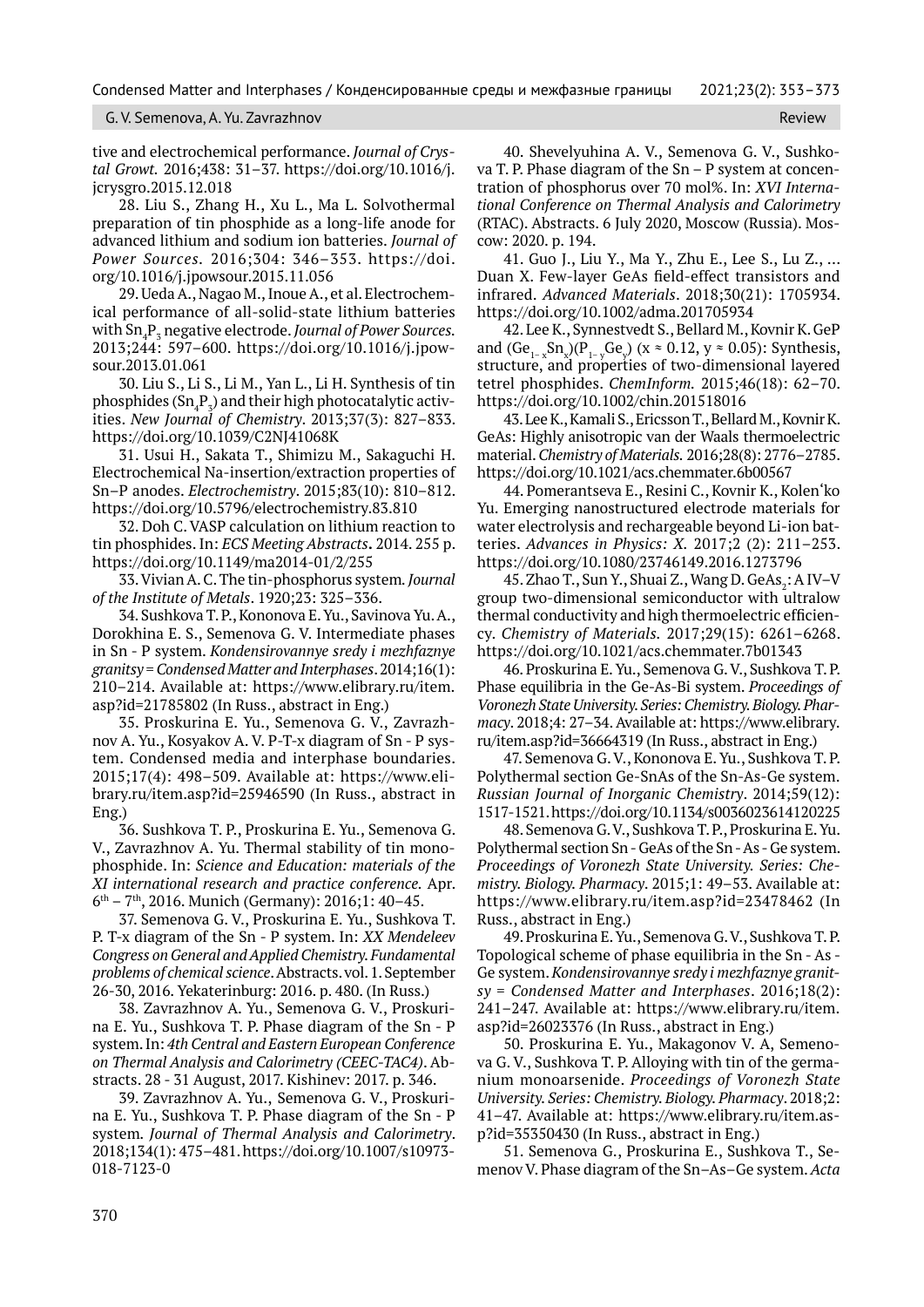### G. V. Semenova, A. Yu. Zavrazhnov Review Review Review Review Review Review Review Review Review

*Chimica Slovenica*. 2018;65(3): 662–669. https://doi. org/10.17344/acsi.2018.4333

52. Semenova G. V., Zabakhidze G. E., Goncharov E. G. Polythermal section SiAs-GeAs. *Russian Journal of Inorganic Chemistry*. 1997;42(10): 1596–1597.

53. Semenova G. V., Zabakhidze G. E., Goncharov E. G. Analysis of phase equilibria in the Si-Ge-As system. *Russian Journal of Inorganic Chemistry*. 1998;43(9): 1435–1437.

54. Ugai Ya. A., Muravyova S. N., Goncharov E. G. Diagramma sostoyaniya sistemy GeAs-GeP [State diagram of the GeAs-GeP system]. *Izvestiya AN SSSR. Neorganicheskie materialy (Inorganic Materials)*. 1972;8(9): 1665–1666. (In Russ.)

55. Meshchaninova L. N., Goncharov E. G., Ugai Ya. A. R-T-x diagramma sostoyaniya sistemy SiAs-SiP [P-T-x state diagram of the SiAs-SiP system]. *Russian Journal of Inorganic Chemistry*. 1980;25(11): 3084–3088. Available at: https://www.elibrary.ru/item. asp?id=29096734 (In Russ.)

56. Ugai Ya. A., Goncharov E. G., Semenova G. V., Lazarev V. B. *Fazovye ravnovesiya mezhdu fosforom, mysh'yakom, sur'moi i vismutom* [Phase equilibria between phosphorus, arsenic, antimony and bismuth]. Moscow: Nauka Publ.; 1989. 233 p. (In Russ.)

57. Ugai Ya. A., Semenova G. V., Goncharov E. G. P-T-x diagramma sostoyaniya sistemy sur'ma mysh'yak [P-T-x diagram of the state of the antimony arsenic system]. *Russian Journal of Inorganic Chemistry*. 1985;30(6): 1532–1535. Available at: https://www.elibrary.ru/item.asp?id=28991560 (In Russ.)

58. Ugai Ya. A., Semenova G. V., Samoilov A. M., Goncharov E. G. Analiz fazovykh ravnovesii v sisteme Sb – As [Analysis of phase equilibria in the Sb - As system]. *Izvestiya AN SSSR. Neorganicheskie materialy (Inorganic Materials).* 1987;23(9): 1434–1437. Available at: https://www.elibrary.ru/item.asp?id=29030335 (In Russ.)

59. Ugai Ya. A., Semenova G. V., Goncharov E. G., Berendt E. Issledovanie P-T-x diagrammy sistemy fosfor mysh'yak ekstrapolyatsionnym metodom [Study of the P-T-x diagram of the phosphorus – arsenic system by the extrapolation method]. *Russian Journal of Inorganic Chemistry*. 1979;24(12): 3344–3346. Available at: https:// www.elibrary.ru/item.asp?id=28999582 (In Russ.)

60. Ugai Ya. A., Semenova G. V., Goncharov E. G. Raschet sostava para v sisteme fosfor - mysh'yak [Calculation of the composition of steam in the phosphorus - arsenic system]. *Russian Journal of Physical Chemistry A*. 1979;53(4): 1019–1020. Available at: https:// www.elibrary.ru/item.asp?id=28998458 (In Russ.)

61. Ugai Ya. A., Semenova G. V., Goncharov E. G. Termodinamicheskii analiz fazovykh ravnovesii v sisteme fosfor - mysh'yak [Thermodynamic analysis of phase equilibria in the phosphorus - arsenic system]. *Russian Journal of Physical Chemistry A*. 1986;60(12): 2952–2954. Available at: https://www.elibrary.ru/item. asp?id=29003620 (In Russ.)

62. Krebs H., Weitz H., Worms K. H. Uber die strukture und eigenschaften der halbmetalls. *Zeitschrift for anorganische und allgemeine Chemie.* 1955;280(1/3): 119–133. https://doi.org/10.1002/zaac.19552800110

63. Krebs H., Holz W., Worms K. H. Eine neue rhombische arsen modifikation und ihre mischkristallbildunf mit schwarzen phosphor. *Chemische Berichte*. 1957;90(6): 1031–1037. https://doi.org/10.1002/cber.19570900624

64. Pang J., Bachmatiuk A., Yin Y., Trzebicka B. Applications of phosphorene and black phosphorus in energy conversion and storage devices. *Advanced Energy Materials*. 2018;8(8): 1702093. https://doi. org/10.1002/aenm.201702093

65. Zeng J., Cui P., Zhang Z. Half layer by half layer growth of a blue phosphorene monolayer on a GaN(001) substrate. *Physical Review Letters.* 2017;118(4): 46101. https://doi.org/10.1103/PhysRevLett.118.046101

66. Niu T. New properties with old materials: Layered black phosphorous. *Nano Today.* 2017;12: 7–9. https://doi.org/10.1016/j.nantod.2016.08.013

67. Zhu Z., Tománek D. Semiconducting layered blue phosphorus: A computational study. *Physical Review Letters.* 2014;112(17): 176802. https://doi.org/10.1103/ PhysRevLett.112.176802

68. Osters O., Nilges Т., Bachhuber F., Pielnhofer F, Weihrich R., Schöneich M., Schmidt P. Synthesis and identification of metastable compounds: Black arsenic – science or fiction? *Angewandte Chemie International Edition.* 2012;51(12): 2994–2997. https://doi. org/10.1002/anie.201106479

69. Goncharov E. G., Semenova G. V., Kalyuzhnaya M. I. Termograficheskoe issledovanie fazovoi diagrammy sistemy Ge-As-P [Thermographic study of the phase diagram of the Ge-As-P system]. *Russian Journal of Inorganic Chemistry*. 1992;37(8): 1895–1897. Available at: https://www.elibrary.ru/item.asp?id=29031293 (In Russ.)

70. Semenova G. V., Morozova A. A., Goncharov E. G., Dolgopolova E. A. Ge-As-P system. *Russian Journal of Inorganic Chemistry*. 1997;42(2): 266–268.

71. Semenova G. V., Morozova A. A., Goncharov E. G. Termodinamicheskii analiz R-T-kh- u fazovoi diagrammy sistemy Ge-As-P [Thermodynamic analysis of the P-T-x-y phase diagram of the Ge-As-P system]. *Russian Journal of Inorganic Chemistry*. 1993;38(12): 2023–2025. Available at: https://www.elibrary.ru/item.asp?id=29029850 (In Russ.)

72. Goncharov E. G., Semenova G. V. Kalyuzhnaya M. I., Solov'ev N. E. Politermicheskii razrez SiAs – SiP [Polythermal section SiAs - SiP]. *Russian Journal of Inorganic Chemistry*. 1993;38(4): 709–710. Available at: https:// www.elibrary.ru/item.asp?id=29029856 (In Russ.)

73. Semenova G. V., Sushkova T. P., Dolgopolova E. A., Morozova A. A. Tverdye rastvory v sisteme SiAs – SiP [Solid solutions in the SiAs - SiP system]. *Russian Journal of Inorganic Chemistry*. 2003;48(4): 582–584. Available at: https://www.elibrary.ru/item. asp?id=17278755 (In Russ.)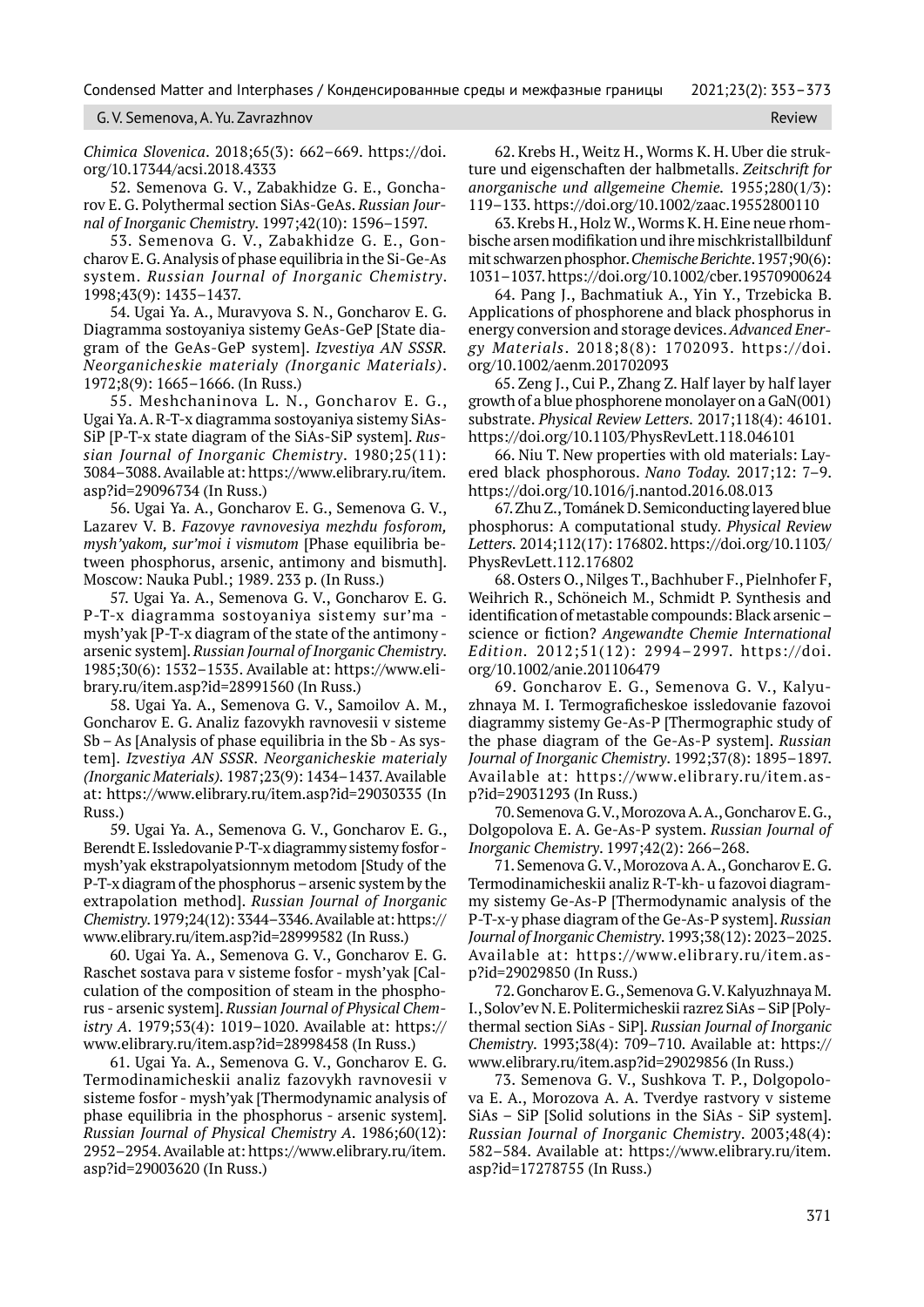#### G. V. Semenova, A. Yu. Zavrazhnov Review

74. Semenova G. V., Morozova A. A., Goncharov E. G. Analiz fazovykh ravnovesii v sisteme Si-As-P [Analysis of phase equilibria in the Si-As-P system]. *Russian Journal of Inorganic Chemistry.* 1995;40(4): 658–660. Available at: https://www.elibrary.ru/item.asp?id=29053410 (In Russ.)

75. Semenova G. V., Goncharov E. G. Tverdye rastvory s uchastiem elementov pyatoi gruppy [Solid solutions with the participation of elements of the fifth group]. Moscow: Izd. MFTI Publ.; 2000. 160 p. (In Russ.)

76. Semenova G. V., Kononova E. Yu., Sushkova T. P. Polythermal section Sn<sub>4</sub>P<sub>3</sub>-Sn<sub>4</sub>As<sub>3.</sub> *Russian Journal of Inorganic Chemistry.* 2013;58(9): 1112–1114. https:// doi.org/10.1134/S0036023613090192

77. Kononova E. Yu. , Sinyova S. I., Semenova G. V. , Sushkova T. P. Phase equilibria in the Sn–As–Ge and Sn–A–P systems. *Journal of Thermal Analysis and Calorimetry.* 2014;117(3):1171–1177. https://doi. org/10.1007/s10973-014-3883-3

78. Semenova G. V., Sushkova T. P., Zinchenko E. N., Yakunin S. V. Solubility of phosphorus in tin monoarsenide. *Kondensirovannye sredy i mezhfaznye granitsy* = *Condensed Matter and Interphases*. 2018;20(4): 644–649. https://doi.org/10.17308/kcmf.2018.20/639 (In Russ., abstract in Eng.)

79. Semenova G. V., Sushkova T. P., Tarasova L. A., Proskurina E. Yu. Phase equilibria in a Sn – As – P system with a tin concentrations less than 50 mol%. *Kondensirovannye sredy i mezhfaznye granitsy* = *Condensed Matter and Interphases*. 2017;19(3): 408–416. https://doi.org/10. 17308/kcmf.2017.19/218 (In Russ., abstract in Eng.)

80. Sushkova T. P., Sheveljuhina A. V., Semenova G. V., Proskurina E. Yu. The SnAs–P polythermic section of Sn–As–P ternary system. *Kondensirovannye sredy i mezhfaznye granitsy* = *Condensed Matter and Interphases*. 2019;21(2): 287–295. https: //doi.org/ 10.17308 /kcmf.2019.21/766

81. Liu C.-W., Dai J.-J., Wu S.-K., Diep N.-Q., Huynh S.-H., Mai T.-T., … Luc H.-H.. Substrate-induced strain in 2D layered GaSe materials grown by molecular beam epitaxy. *Scientific Reports.* 2020;10(1): 12972. https://doi.org/10.1038/s41598-020-69946-4

82. Zhou X., Cheng J., Zhou Y., Cao T., Hong H., Liao Z., … Yu D. Strong second-harmonic generation in atomic layered GaSe*. Journal of the American Chemical Society.* 2015;137(25): 7994–7997. https://doi. org/10.1021/jacs.5b04305

83. Olmstead M. A., Ohuchi F. S., Group III selenides: Controlling dimensionality, structure, and properties through defects and heteroepitaxial growth. *Journal of Vacuum Science & Technology A*. 2021;39(2): 020801. https://doi.org/10.1116/6.0000598

84. Marvan P., Mazánek V., Sofer Z. Shear-force exfoliation of indium and gallium chalcogenides for selective gas sensing applications. *Nanoscale*. 2019;11(10): 4310–4317 https://doi.org/10.1039/C8NR09294J

85. Woods-Robinson R., Han Y., Zhang H., Ablekim T., Khan I., Persson K. A., Zakutayev A. Wide band gap chalcogenide semiconductors. *Chemical Reviews.* 2020;120(9): 4007–4055. https://doi.org/10.1021/acs.chemrev.9b00600

86. Zavrazhnov A. Yu, Turchen D. N, Goncharov Eu. G., Zlomanov V. P. Manometric method for the study of P-T-X diagrams. *Journal of Phase Equilibria*. 2001;22(4): 482–490. https://doi. org/10.1361/105497101770333063

87. Zavrazhnov A. Yu. Design of P-T-x diagrams for gallium chalcogenides with the use of an ancillary component. *Russian Journal of Inorganic Chemistry*. 2003;48(10): 1577–1590.

88. Kosyakov A. V., Zavrazhnov A. Yu., Naumov A. V., Sergeeva A. S. Specification of the phase diagram of system In-S according to spectrophotometric researches of balance between sulfide of indium and hydrogen. *Proceedings of Voronezh State University. Series: Chemistry. Biology. Pharmacy*. 2009;2: 28–39. Available at: https://www.elibrary.ru/item.asp?id=12992199 (In Russ., abstract in Eng.)

89. Kosyakov A. V., Zavrazhnov A. Y. Naumov A. V . Refinement of the In-S phase diagram using spectrophotometric characterization of equilibria between hydrogen and indium sulfides. *Inorganic Materials.* 2010;46(4): 343–345 (2010). https://doi.org/10.1134/ S0020168510040035

90. Zavrazhnov A. Y., Kosyakov A. V., Naumov A. V., Sergeeva A. V., Berezin S. S. Study of the In–S phase diagram using spectrophotometric characterization of equilibria between hydrogen and indium sulfides. *Thermochimica Acta Journal*. 2013;566: 169–174. https://doi. org/10.1016/j.tca.2013.05.031

91. Zavrazhnov A. Y., Turchen D. N., Naumov A. V., Zlomanov V. P. Chemical transport reactions as a new variant of the phase composition control. *Journal of Phase Equilibria.* 2003;24(4): 330–339. https://doi. org/10.1361/105497103770330316

92. Zavrazhnov A. Y., Turchen D. N., Naumov A. V., Zlomanov V. P. Chemical vapor transport as a means of controlling the composition of condensed phases. *Inorganic Materials.* 2004;40(2): 101–127. https://doi. org/10.1007/s10789-005-0056-6

93. Sidei V. I., Naumov A. V, Turchen D. N., Chukichev V. M. Upravlenie sostavom monoselenida galliya v predelakh oblasti gomogennosti i diagnostika nestekhiometrii GaSe [Controlling the composition of gallium monoselenide within the homogeneity region and diagnostics of GaSe nonstoichiometry]. *Kondensirovannye sredy i mezhfaznye granitsy* = *Condensed Matter and Interphases*. 2004;6(4): 322–325. Available at: https:// www.elibrary.ru/item.asp?id=29833369 (In Russ.)

94. Zavrazhnov A. Yu., Zartsyn I. D., Naumov A. V., Zlomanov V. P., Davydov A. V. Composition control of low-volatile solids through chemical vapor transport reactions. I. Theory of selective chemical vapor transport. *Journal of Phase Equilibria and Diffusion*. 2007;28(6): 510–516. https://doi.org/10.1007/s11669-007-9200-0

95. Zavrazhnov A., Naumov A., Sidey V., Pervov V. Composition control of low-volatile solids through